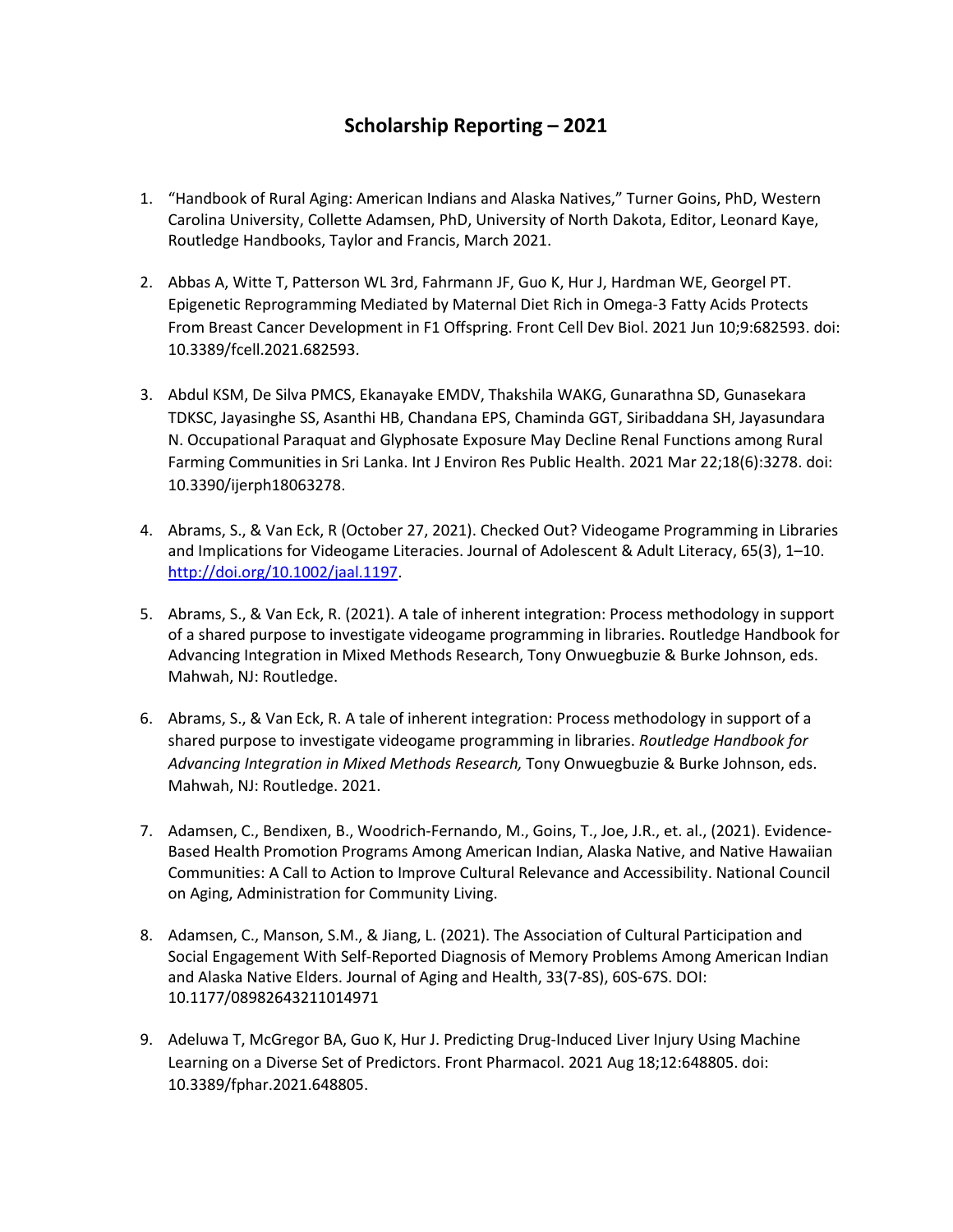- 10. Adkins D, Ley J, Atiq O, Powell S, Spanos W, Gitau M, Rigden C, Palka K, Liu J, Oppelt P. Nanoparticle albumin-bound paclitaxel with cetuximab and carboplatin as first-line therapy for recurrent or metastatic head and neck cancer: A single-arm, multicenter, phase 2 trial Oral Oncol. 115, 105173. doi 10.1016/j.oraloncology.2020.105173. PMID 33548860
- 11. Ahmed, R.; Williamson, M.R.; Nadeem, S.; Bahri, S. Regional and Racial Trends in US Colorectal Cancer Screening. Health Behavior and Policy Review 2021, 8, doi:10.14485/hbpr.8.6.4.
- 12. Allen J: Chapter 20-How to Prepare for a Mobile Simulation Session (Instructor and Learner). In Carstens PK, Paulman P, Paulman A, Stanton MJ, Monaghan BM, Dekker D., Editors. Comprehensive Healthcare Simulation: Mobile Medical Simulation. Springer Publishing, Switzerland, 235-252. January 2021.
- 13. Al-Marsoummi S, Vomhof-DeKrey EE, Basson MD. Schlafens: Emerging Proteins in Cancer Cell Biology. Cells. 2021 Aug 29;10(9):2238. doi: 10.3390/cells10092238.
- 14. American Diabetes Association (E.L. Johnson, lead editor and chair of ADA Primary Care Advisory Group). Standards of Medical Care in Diabetes—2021 Abridged for Primary Care Providers. Clinical Diabetes; 39(1): 14-43. January 2021<https://doi.org/10.2337/cd21-as01>
- 15. Anderson C, Brissette CA. The Brilliance of Borrelia: Mechanisms of Host Immune Evasion by Lyme Disease-Causing Spirochetes. Pathogens. 2021 Mar 2;10(3):281. doi: 10.3390/pathogens10030281.
- 16. Anderson H, Nichols L, Gonzalez Santiago T. Bullous fixed drug eruption following administration of the recombinant adjuvant Shingrix vaccine BMJ Case Rep. 14, e241293. doi 10.1136/bcr-2020-241293. PMID 34413031
- 17. Ansari KI, Bhan A, Saotome M, Tyagi A, De Kumar B, Chen C, Takaku M, Jandial R. Autocrine GMCSF Signaling Contributes to Growth of HER2+ Breast Leptomeningeal Carcinomatosis. Cancer Res. 2021 Sep 15;81(18):4723-4735. doi: 10.1158/0008-5472.CAN-21-0259.
- 18. Asali S, Raz A, Turki H, Mafakher L, Razmjou E, Solaymani-Mohammadi S. Restricted genetic heterogeneity of the Plasmodium vivax transmission-blocking vaccine (TBV) candidate Pvs48/45 in a low transmission setting: Implications for the Plasmodium vivax malaria vaccine development. Infect Genet Evol. 2021 Apr;89:104710. doi: 10.1016/j.meegid.2021.104710. Epub 2021 Jan 6.
- 19. Ashirifi, G. D., Karikari, G., & Adamek, M. E. (2021). Prioritizing the National Aging Policy in Ghana: Critical Next Steps. Journal of Aging & Social Policy, 1-18.
- 20. Balabanski AH, Dos Santos A, Woods JA, Thrift AG, Kleinig TJ, Suchy-Dicey A, Siri SR, Boden-Albala B, Krishnamurthi RF, Valery L, Buchwald D, Ranta Annemarei, Mienna CS, Zavaleta C, Churilov L, Burchill L, Zion D, Longstreth WT, Tirschwell DL, Anand S, Parsons MW, Brown A, Warne DK, Harwood M, Katzenellenbogen JM.: The Incidence of Stroke in Indigenous Populations of Countries With a Very High Human Development Index: A Systematic Review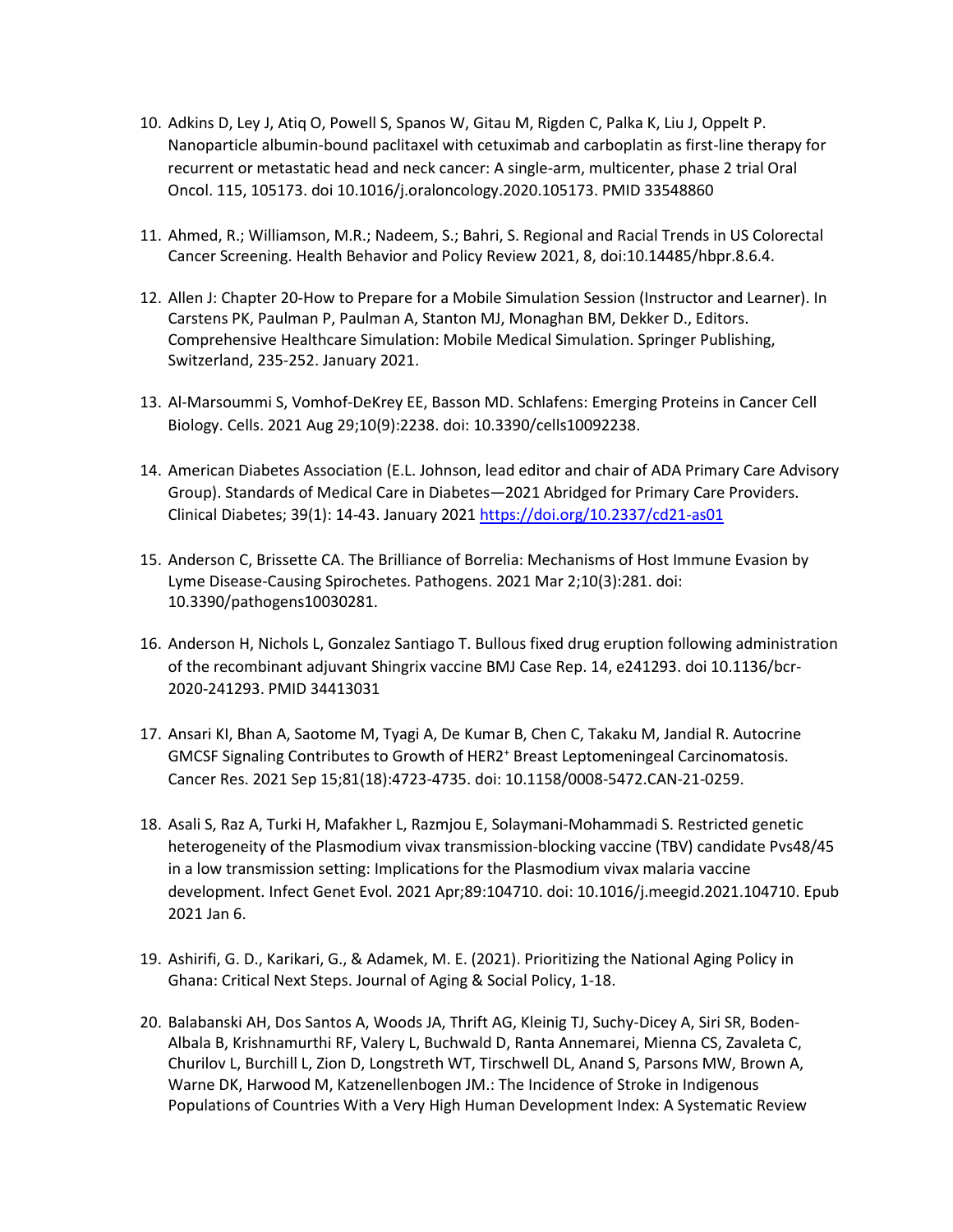Protocol. *Frontiers in Neurology,* April 2021

- 21. Balmuri N, Soulsby WD, Cooley V, Gerber L, Lawson E, Goodman S, Onel K, Mehta B; CARRA Registry Investigators,. Community poverty level influences time to first pediatric rheumatology appointment in Polyarticular Juvenile Idiopathic Arthritis. Pediatr Rheumatol Online J. 2021 Aug 14;19(1):122.
- 22. Bartke A, Brown-Borg H. Mutations Affecting Mammalian Aging: GH and GHR vs IGF-1 and Insulin. Front Genet. 2021 Nov 24;12:667355. doi: 10.3389/fgene.2021.667355.
- 23. Basson MD, Newman WE, Klug MG. Correlations among visit to visit blood pressure variability and treatment with antihypertensive medication with long term adverse outcomes in a large veteran cohort. Am J Hypertension. Oct 27;34(10):1092-1099, 2021.
- 24. Basson MD. Re-envisioning undergraduate surgical education during and after the COVID-19 pandemic. Am J Surg. 222(2):246-246,2021.
- 25. Belovich AN, Aguilar JI, Mabry SJ, Cheng MH, Zanella D, Hamilton PJ, Stanislowski DJ, Shekar A, Foster JD, Bahar I, Matthies HJG, Galli A. A network of phosphatidylinositol (4,5)-bisphosphate (PIP2) binding sites on the dopamine transporter regulates amphetamine behavior in Drosophila Melanogaster. Mol Psychiatry. 2021 Aug;26(8):4417-4430. doi: 10.1038/s41380-019-0620-0. Epub 2019 Dec 3.
- 26. Benning TJ, Shah ND, Inselman JW, Van Houten HK, Ross JS, Wyatt KD. Drug labeling changes and pediatric hematology/oncology prescribing: Measuring the impact of U.S. legislation. Clin Trials. 2021 Dec;18(6):732-740. doi: 10.1177/17407745211030683.
- 27. Benolken MM, Meduna AE, Klug MG, Basson MD. Preoperative and intraoperative blood pressure variability independently correlate with outcomes. J Surg Res. 266:397-397, 2021.
- 28. Beukelman T, Lougee A, Matsouaka RA, Collier D, Rumsey DG, Schenfeld J, Stryker S, Twilt M, Kimura Y; CARRA Registry Investigators. Patterns of etanercept use in juvenile idiopathic arthritis in the Childhood Arthritis and Rheumatology Research Alliance Registry. Pediatr Rheumatol Online J. 2021 Aug 21;19(1):131.
- 29. Bian G, Gu Y, Xu C, Yang W, Pan X, Chen Y, Lai M, Zhou Y, Dong Y, Mao B, Zhou Q, Chen B, Nakathata T, Shi L, Wu M, Zhang Y, Ma F. Early development and functional properties of tryptase/chymase double-positive mast cells from human pluripotent stem cells. J Mol Cell Biol. 2021 May 7;13(2):104-115. doi: 10.1093/jmcb/mjaa059.
- 30. Bleeker J, Wernisch J, Tronier S, Terstriep S. Oncology patient and provider preferences regarding rapid radiology result release to online portals J Clin Oncol. 39(15\_Suppl), 1544.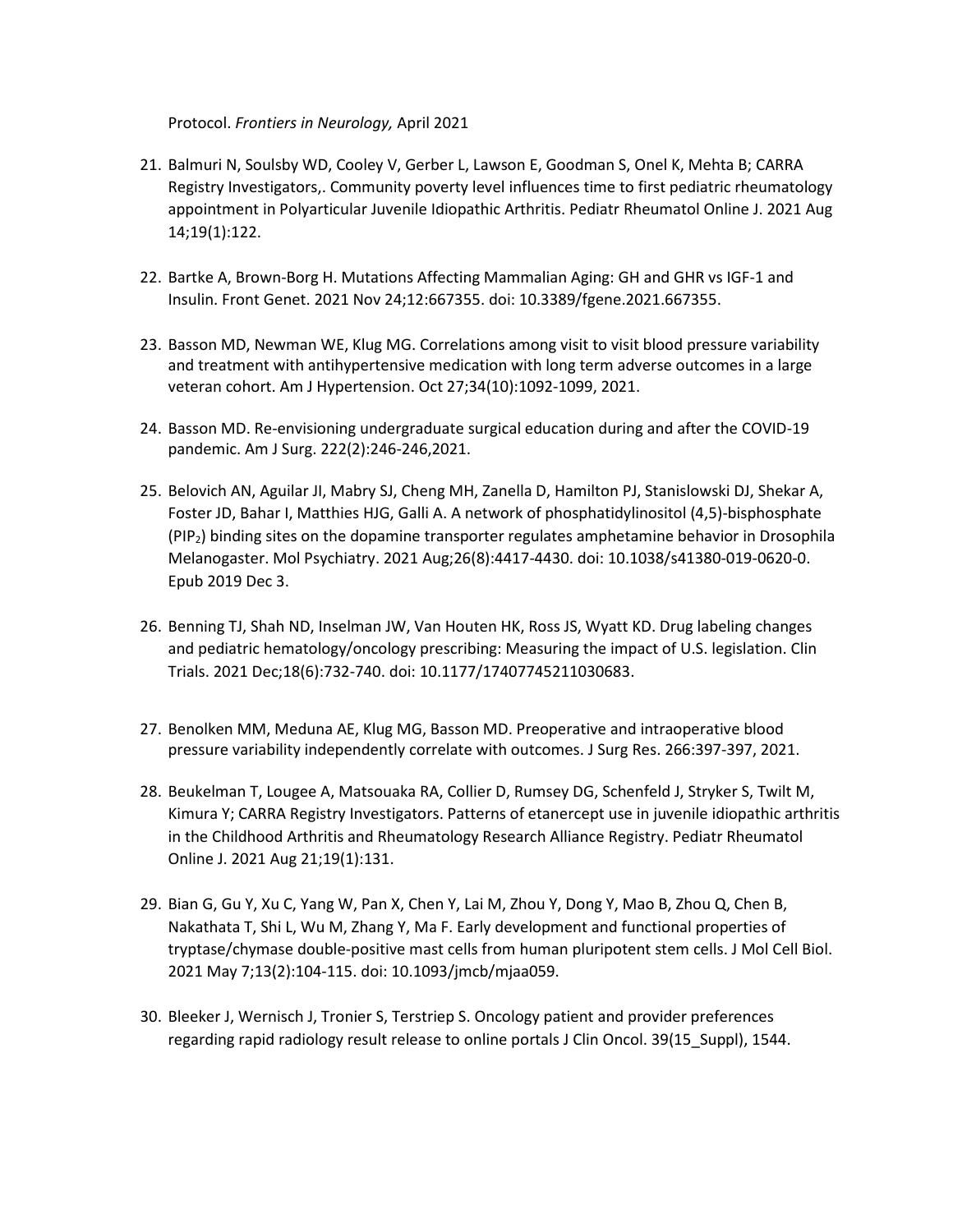- 31. Bordet G, Lodhi N, Kossenkov A, Tulin A. Age-Related Changes of Gene Expression Profiles in *Drosophila*. Genes (Basel). 2021 Dec 14;12(12):1982. doi: 10.3390/genes12121982.
- 32. Boyle CA, Hu B, Quaintance KL, Lei S. Involvement of TRPC5 channels, inwardly rectifying K<sup>+</sup> channels, PLCβ and PIP<sub>2</sub> in vasopressin-mediated excitation of medial central amygdala neurons. J Physiol. 2021 Jun;599(12):3101-3119. doi: 10.1113/JP281260. Epub 2021 Apr 27.
- 33. Bueide P, Hunt J, Bande D, Guerrero D. Maggot Wound Therapy Associated with Wohlfahrtiimonas chitiniclastica Blood Infection Cureus. 13(1), e12471. doi 10.7759/cureus.12471. PMID 33552787
- 34. Burd L, Klug MG, Husark K. Prevalence of Fetal Alcohol Spectrum Disorder and Screening in the Forensic Context. In: Novick Brown N (ed), Evaluating Fetal Alcohol Spectrum Disorders in the Forensic Context: A Manual for Mental Health Practice. Pages 59-83. Cham: Springer International Publishing. 2021.
- 35. Burd L, Klug MG, O'Connell AM, Palme A, Sandstrom AL. In Fetal Alcohol Spectrum Disorder: Comorbidity Determines Complexity. In: Novick Brown N (ed), Evaluating Fetal Alcohol Spectrum Disorders in the Forensic Context: A Manual for Mental Health Practice. Pages 235-253. Cham: Springer International Publishing. 2021.
- 36. Casselli T, Divan A, Vomhof-DeKrey EE, Tourand Y, Pecoraro HL, Brissette CA. A murine model of Lyme disease demonstrates that Borrelia burgdorferi colonizes the dura mater and induces inflammation in the central nervous system. PLoS Pathog. 2021 Feb 1;17(2):e1009256. doi: 10.1371/journal.ppat.1009256.
- 37. Chauhan A, Sharma A, Tripathi JK, Sun Y, Sukumran P, Singh BB, Mishra BB, Sharma J. Helminth derived factors inhibit neutrophil extracellular trap formation and inflammation in bacterial peritonitis. Sci Rep. 2021 Jun 16;11(1):12718. doi: 10.1038/s41598-021-92001-9.
- 38. Chauhan AK, Kalyan G, "Types of Bioreactors for Biofuel Generation." Bioprocessing for Biofuel Production. Springer, Singapore, 2021;57-79.
- 39. Chowdhury D, Gardner JC, Satpati A, Nookala S, Mukundan S, Porollo A, Landero Figueroa JA, Subramanian Vignesh K. Metallothionein 3-Zinc Axis Suppresses Caspase-11 Inflammasome Activation and Impairs Antibacterial Immunity. Front Immunol. 2021 Nov 12;12:755961. doi: 10.3389/fimmu.2021.755961.
- 40. Conant BJ, Sandstrom A, Jorda M, Klug MG, Burd L. Relationships between Fetal Alcohol Spectrum Disorder, Adverse Childhood Experiences, and Neurodevelopmental Diagnoses. Open Journal of Pediatrics 11 (4), December, 2021
- 41. Conti DV, Darst BF, ..Sandeep Singhal…..*et al* Trans-ancestry genome-wide association metaanalysis of prostate cancer identifies new susceptibility loci and informs genetic risk prediction,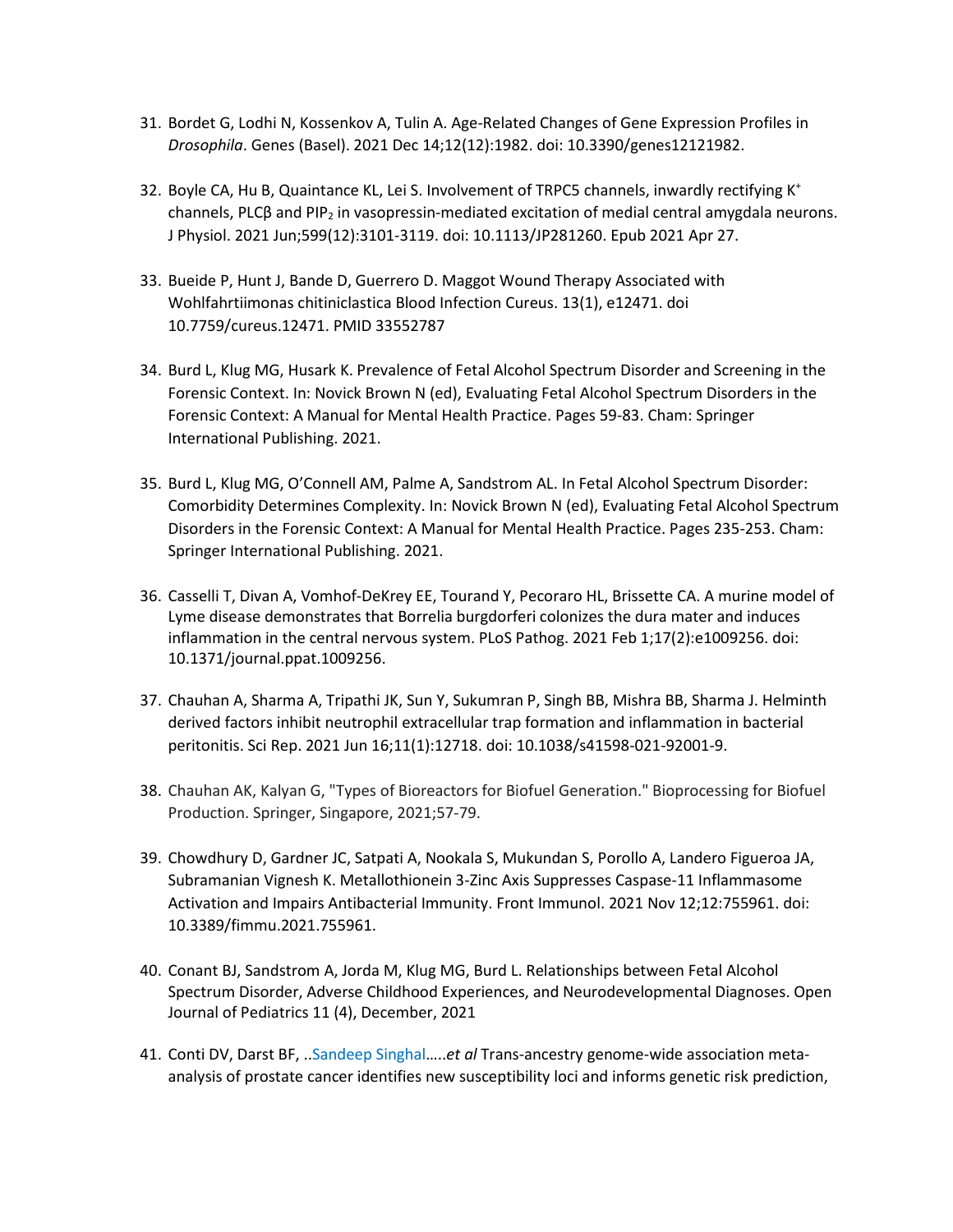Nature genetics 53 (1), 65-75, 2021 https://doi.org/10.1038/s41588-020-00748-0

- 42. Datta G, Miller NM, Du W, Geiger JD, Chang S, Chen X. Endolysosome Localization of ERα Is Involved in the Protective Effect of 17α-Estradiol against HIV-1 gp120-Induced Neuronal Injury. J Neurosci. 2021 Dec 15;41(50):10365-10381. doi: 10.1523/JNEUROSCI.1475-21.2021. Epub 2021 Nov 11.
- 43. Datta G, Miller NM, Halcrow PW, Khan N, Colwell T, Geiger JD, Chen X. SARS-CoV-2 S1 Protein Induces Endolysosome Dysfunction and Neuritic Dystrophy. Front Cell Neurosci. 2021 Oct 27;15:777738. doi: 10.3389/fncel.2021.777738.
- 44. De Kumar B, Darland DC. The Hox protein conundrum: The "specifics" of DNA binding for Hox proteins and their partners. Dev Biol. 2021 Sep;477:284-292. doi: 10.1016/j.ydbio.2021.06.002. Epub 2021 Jun 6.
- 45. De Silva PMCS, Gunasekara TDKSC, Gunarathna SD, Sandamini PMMA, Pinipa RAI, Ekanayake EMDV, Thakshila WAKG, Jayasinghe SS, Chandana EPS, Jayasundara N. Urinary Biomarkers of Renal Injury KIM-1 and NGAL: Reference Intervals for Healthy Pediatric Population in Sri Lanka. Children (Basel). 2021 Aug 9;8(8):684. doi: 10.3390/children8080684.
- 46. Deer RR, Rock MA, Vasilevsky N, Carmody L, Rando H, Anzalone AJ, Basson MD, et al. Characterizing long COVID: Deep phenotype of a complex condition. EBioMedicine. 74:103722, 2021[. https://doi.org/10.1016/j.ebiom.2021.103722.](https://doi.org/10.1016/j.ebiom.2021.103722)
- 47. Disorders in the Forensic Context: A Manual for Mental Health Practice. Chapter 9 IFetal Alcohol Spectrum Disorder: Comorbidity Determines Complexity. Springer publishing, 2021. ISBN: 978-3- 030-73627-9.
- 48. Dozet D, Burd L, Popova S. Screening for Alcohol Use in Pregnancy: A Review of Current Practices and Perspectives. International Journal of Mental Health and Addiction. 1-20, 2021.
- 49. Duhaime AC, Futerick M, Alexander M, Erny, B, Etzel RA, Gordon IO, Guinto R, Hertelendy A, Howard C, Maki L, Olagunju AT, Parker ER, Redvers N, Sehgal A, Shultz JM, Simidchiev A, Torday JS, Zhang Y.: Healthcare Professionals Need to Be CCLEAR: Climate Collaborators, Leaders, Educators, Advocates, and Researchers. *Journal of Climate Change and Health*. 4. <https://doi.org/10.1016/j.joclim.2021.100078> (2021).
- 50. Dyke CM & Warne DK (Editorship): American Indian Health Disparities in the 21<sup>st</sup> Century. Cambridge Scholars Publishing, New Castle, UK, 2021
- 51. Eid SA, Hinder LM, Zhang H, Eksi R, Nair V, Eddy S, Eichinger F, Park M, Saha J, Berthier CC, Jagadish HV, Guan Y, Pennathur S, Hur J, Kretzler M, Feldman EL, Brosius FC. Gene expression profiles of diabetic kidney disease and neuropathy in eNOS knockout mice: Predictors of pathology and RAS blockade effects. FASEB J. 2021 May;35(5):e21467. doi: 10.1096/fj.202002387R.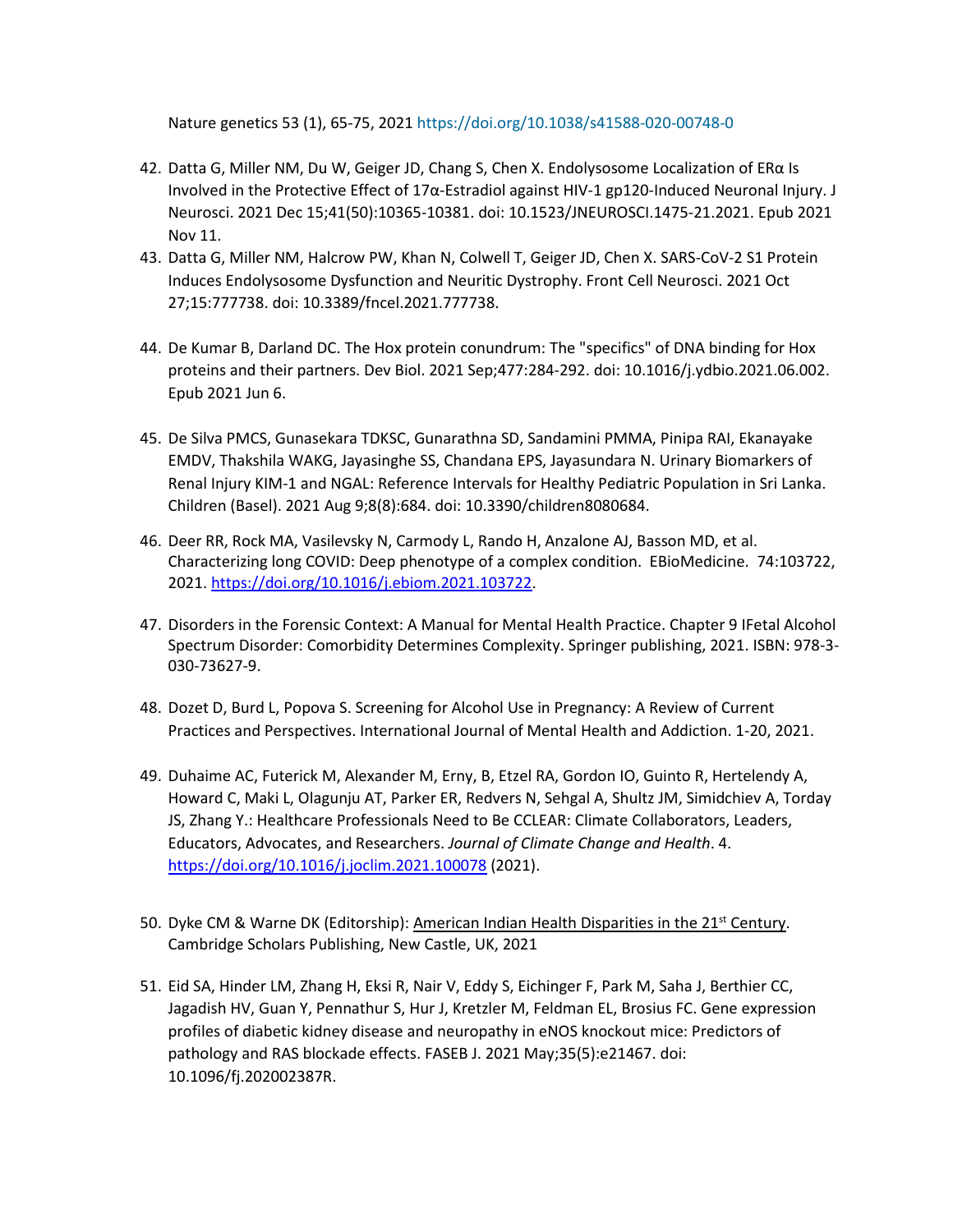- 52. Eidenschink B, Stenzel A, Michael Y, Alwahab U, Kurniali P, Guerrero D. Opioid use prior to admission for chemotherapy induced febrile neutropenia is associated with increased documented infection, sepsis, and death J Infect Chemother. Jan 17, S1341-321X(20)30418-9. doi 10.1016/j.jiac.2020.11.011. PMID 33472747
- 53. Ekpenyong, A., & Becker, K. (2021). What resources do clinical competency committees (CCCs) require to do their work? A pilot study comparing CCCs across specialties. Medical teacher, 43(1), 86–92.
- 54. Elsayed AAR, Al-Marsoummi S, Vomhof-DeKrey EE, Basson MD. SLFN12 over-expression sensitizes triple negative breast cancer cells to chemotherapy drugs and radiotherapy. Cancer Genomics & Proteomics. In press.
- 55. Elzanaty AM, Maraey A, Khalil M, Nazir S, Elsheikh E, Mhanna M, Beran A, Salem M, Younes A, Elgendy IY, Eltahawy EA. Sex differences in outcomes of spontaneous coronary artery dissection: Insights from the national readmission database Cardiovasc Revasc Med. doi 10.1016/j.carrev.2021.09.002. PMID 34548235
- 56. Erickson OA, Cole RB, Isaacs JM, Alvarez-Clare S, Arnold J, Augustus-Wallace A, Ayoob JC, Berkowitz A, Branchaw J, Burgio KR, Cannon CH, Ceballos RM, Cohen CS, Coller H, Disney J, Doze VA, Eggers MJ, Farina S, Ferguson EL, Gray JJ, Greenberg JT, Hoffmann A, Jensen-Ryan D, Kao RM, Keene AC, Kowalko JE, Lopez SA, Mathis C, Minkara M, Murren CJ, Ondrechen MJ, Ordoñez P, Osano A, Padilla-Crespo E, Palchoudhury S, Qin H, Ramírez-Lugo J, Reithel J, Shaw CA, Smith A, Smith R, Summers AP, Tsien F, Dolan EL. "How Do We Do This at a Distance?!" A Descriptive Study of Remote Undergraduate Research Programs during COVID-19. CBE Life Sci Educ. 2022 Mar;21(1):ar1. doi: 10.1187/cbe.21-05-0125.
- 57. Failing, C.J., Boehnke, K.F. & Riebschleger, M. Cannabidiol (CBD) Use among children with juvenile idiopathic arthritis.
- 58. Farahani, B, Fadil, R, Aboonabi, A., Hoffmann, B., Loscheider, J., Tavakolian, K., Arzanpour, S. (2021). An image processing-based approach for assessing wheelchair cushions. International Scholarly and Scientific Research & Innovation 15(8) pp. 513-517.
- 59. Festa L, Roth LM, K Jensen B, Geiger JD, Jordan-Sciutto KL, Grinspan JB. Protease Inhibitors, Saquinavir and Darunavir, Inhibit Oligodendrocyte Maturation: Implications for Lysosomal Stress. J Neuroimmune Pharmacol. 2021 Mar;16(1):169-180. doi: 10.1007/s11481-019-09893-8. Epub 2019 Nov 28.
- 60. Fohle E, Hess A, Antharam P, Vaidya V, Zareen U, Sharma A, Guerrero D, Dyke C, Khan H, Sharma S, Sahmoun A. Clinical Outcomes and Complications in Patients with Cardiac Arrest: Comparison of Manual Chest Compression Versus Use of LUCAS Device in Cardiopulmonary Resuscitation J Am Coll Cardiol. 77(18\_Suppl1), 3248.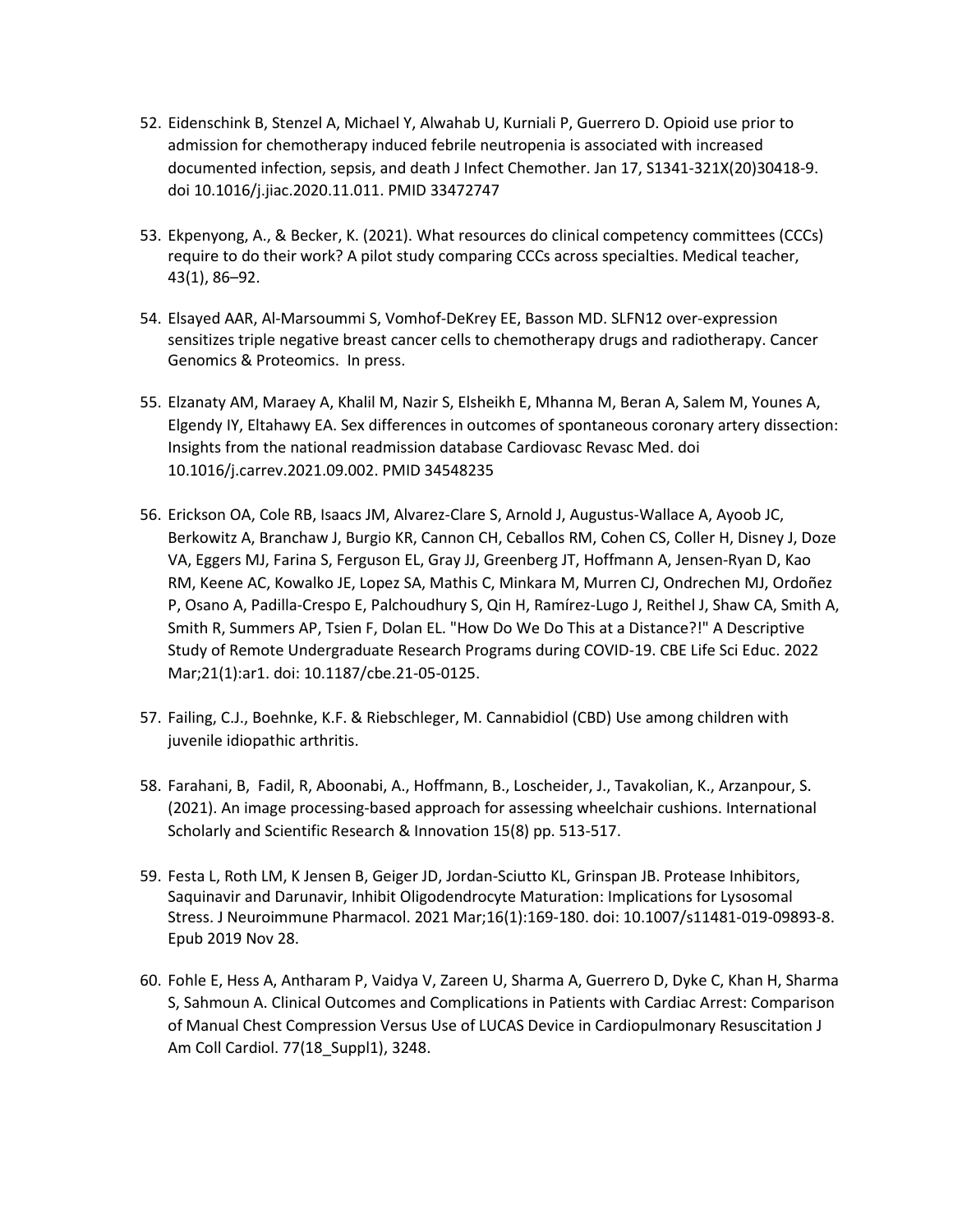- 61. Fohle E, Montgomery S, Murat J, Ness R, Lo TS. An unusual timing of amoxicillin-induced IgA vasculitis in an elderly patient Cureus. 13(6), e15757. doi 10.7759/cureus.15757.
- 62. Fohle E, Seth R, Matta A. A Case of Histoplasmosis Mimicking Primary Lung Cancer with Liver Metastasis Cureus. 13(2), e13517. doi 10.7759/cureus.13517.
- 63. Fohle E, Smith BA, Guerrero D. A Rare Case of Spontaneous Splenic Rupture Secondary to Tularemia Following a Cat Bite Cureus. 13(2), e13218. doi 10.7759/cureus.13218. PMID 33717752
- 64. Foxworth R, Redvers N, Moreno M, Lopez-Carmen VA, Sanchez GR, Shultz JM.: American Indians/Alaska Natives Lead COVID-19 Vaccination During Delta. *New England Journal of Medicine.* doi: 10.1056/NEJMp2113296. (2021)
- 65. Gaba A, Cao L, Renfrew R, Egland KA, Witte DL, Wernisch J, Crosby R. Abstract SS1-08: Did Medicaid expansion under the Affordable Care Act narrow the gap between American Indians and Whites on breast cancer management and prognosis? Cancer Res. 81(4\_Suppl), SS1-08. doi 10.1158/1538-7445.SABCS20-SS1-08.
- 66. Greenmyer JR, Burd L, Kobrinsky NL Octreotide for the treatment of abnormal uterine bleeding in women with bleeding and clotting disorders. Int J Gynaecol Obstet, 153(1):171-174, 2021.
- 67. Greenmyer JR, Burd L, Kobrinsky NL. Urine methotrexate concentration at 46-48 hours posttreatment is reflective of methotrexate-induced acute kidney injury. The Journal of Pediatric Pharmacology and Therapeutics. 26(3):300-305, 2021
- 68. Guzmána CAF, Aguirre AA, Astlec B, Barros E, Bayles B, Chimbari M, El-Abbadi N, Evert J, Hackett F, Howard C, Jennings J, Krzyzek A, LeClair J, Maric F, Martin O, Osano O, Patz J, Potter T, Redvers N, Trienekens N, Walpole S, Wilson L, Xu C, Zylstraw M.: A framework to guide planetary health education. *The Lancet Planetary Health.* [https://doi.org/10.1016/S2542-](https://doi.org/10.1016/S2542-5196(21)00110-8) [5196\(21\)00110-8\(](https://doi.org/10.1016/S2542-5196(21)00110-8)2021).
- 69. Halcrow PW, Geiger JD, Chen X. Overcoming Chemoresistance: Altering pH of Cellular Compartments by Chloroquine and Hydroxychloroquine. Front Cell Dev Biol. 2021 Feb 9;9:627639. doi: 10.3389/fcell.2021.627639.
- 70. Halcrow PW, Lynch ML, Geiger JD, Ohm JE. Role of endolysosome function in iron metabolism and brain carcinogenesis. Semin Cancer Biol. 2021 Nov;76:74-85. doi: 10.1016/j.semcancer.2021.06.013. Epub 2021 Jun 15.
- 71. Haring, RC, McNaughton, L, Seneca, DS, Henry, WA, and Warne, D.: Post-Pandemic, Translational Research, and Indigenous Communities. *Journal of Indigenous Research*: Vol. 9 : Iss. 2021, Article 5, February 2021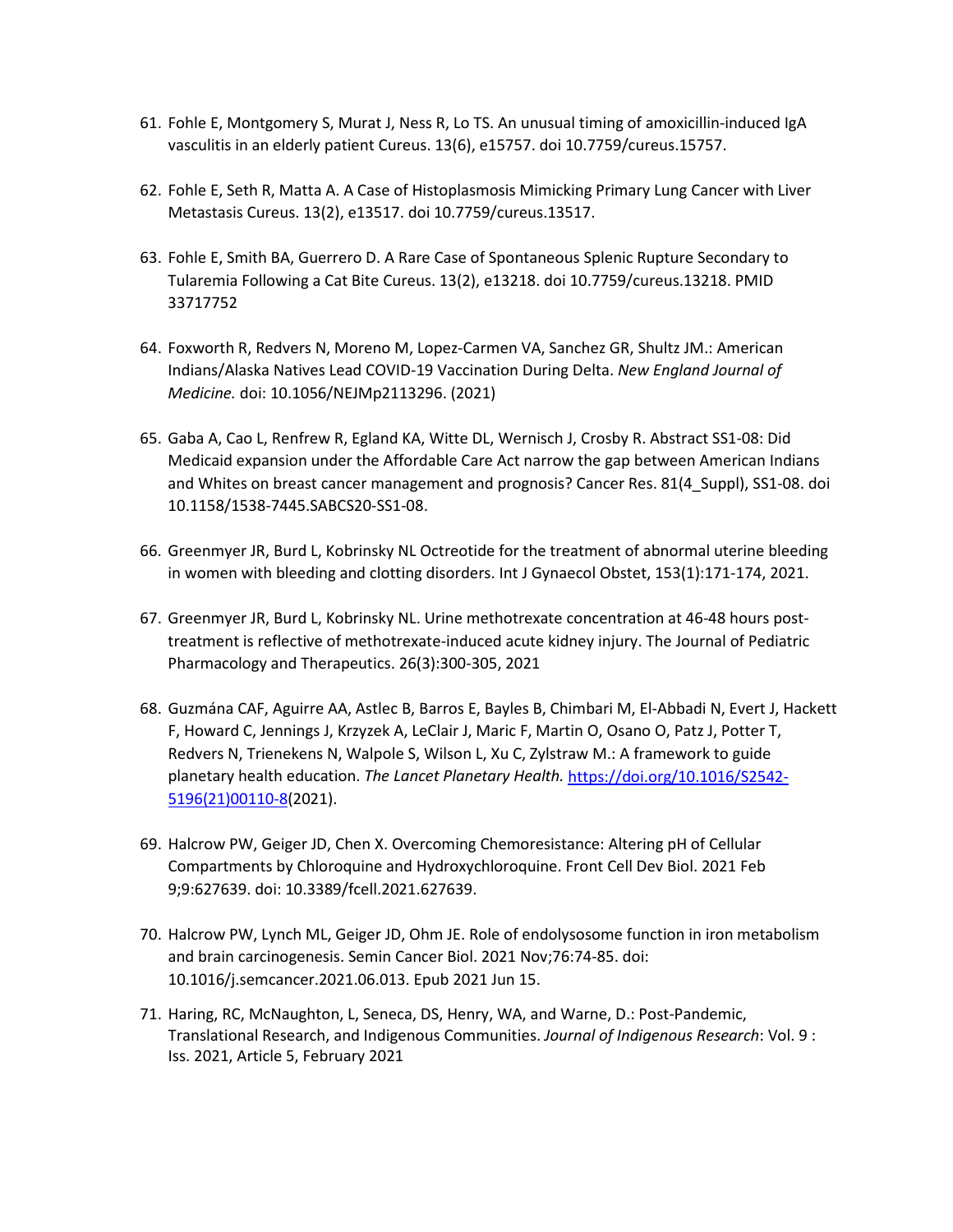- 72. Harris, N., Nielsen, S.K., & Klug, M.G. (2022). Level I Fieldwork Using Simulation: Student Performance Outcomes and Perceptions. *Journal of Occupational Therapy Education.* In Press
- 73. He X, Wang M, Wu M. FcγRIIb blockage: a promising immunotherapy target for severe COVID-19. Signal Transduct Target Ther. 2021 Apr 9;6(1):147. doi: 10.1038/s41392-021-00590-8.
- 74. Heitkamp, T., Schroeder, S., Shogren, M. & Harsell, C. (2021). Use of evidence-based technology transfer to assist the behavioral health workforce: A case study on technology transfer systems. Journal of Addictions Nursing, 32(3), 197-204. doi: 10.1097/JAN.0000000000000418
- 75. Hovde MJ, Bolland DE, Armand A, Pitsch E, Bakker C, Kooiker AJ, Provost JJ, Vaughan RA, Wallert MA, Foster JD. Sodium hydrogen exchanger (NHE1) palmitoylation and potential functional regulation. Life Sci. 2022 Jan 1;288:120142. doi: 10.1016/j.lfs.2021.120142. Epub 2021 Nov 11.
- 76. Hu B, Boyle CA, Lei S. Activation of Oxytocin Receptors Excites Subicular Neurons by Multiple Signaling and Ionic Mechanisms. Cereb Cortex. 2021 Mar 31;31(5):2402-2415. doi: 10.1093/cercor/bhaa363.
- 77. Hui L, Ye Y, Soliman ML, Lakpa KL, Miller NM, Afghah Z, Geiger JD, Chen X. Antiretroviral Drugs Promote Amyloidogenesis by De-Acidifying Endolysosomes. J Neuroimmune Pharmacol. 2021 Mar;16(1):159-168. doi: 10.1007/s11481-019-09862-1. Epub 2019 Jul 23.
- 78. Hung, W., & Murphy, M.P. Instructional models in course design. Pages 277-203. In Rudestam, K.E., Schnoenholtz-Read, J., & Snowden, M.L. (Eds.). Handbook of online learning in higher education. Fielding University Press. Santa Barbara, CA. 2021.
- 79. Hur J, Yoo J, Shin D, Baek KH, Park S, Lee KJ. Predictability of Macrosomic Birth based on Maternal Factors and Fetal Aneuploidy Screening Biochemical Markers in Hyperglycemic Mothers. Int J Med Sci. 2021 May 13;18(12):2653-2660. doi: 10.7150/ijms.49857.
- 80. Jacob R. Greenmyer, Michelle Montgomery, Charles Hosford, Michael Burd, Vanessa Miller, Michael H. Storandt, Koffi L. Lakpa & Christopher Tiongson (2022) Guilt and Burnout in Medical Students,Teaching and Learning in Medicine, 34:1, 69- 77, DOI: [10.1080/10401334.2021.1891544](https://doi.org/10.1080/10401334.2021.1891544) Epub 2021 Mar 15.
- 81. Jain K, Ghribi O, Delhommelle J. Folding Free-Energy Landscape of α-Synuclein (35-97) Via Replica Exchange Molecular Dynamics. J Chem Inf Model. 2021 Jan 25;61(1):432-443. doi: 10.1021/acs.jcim.0c01278. Epub 2020 Dec 22.
- 82. Jain S, Abrham E, Khan MN, Mathur R. An Account of Immune Senescence in the Clinical Pathophysiology of COVID-19 Infection in Aging. Aging Dis. 2021 Apr 1;12(2):662-670. doi: 10.14336/AD.2020.1019.
- 83. Johnson A, Vincent B, Carson P, Skoy E. Prevalence of SARS-CoV-2 antibodies among North Dakota community pharmacy personnel: A seroprevalence survey J Am Pharm Assoc. 21, S1544-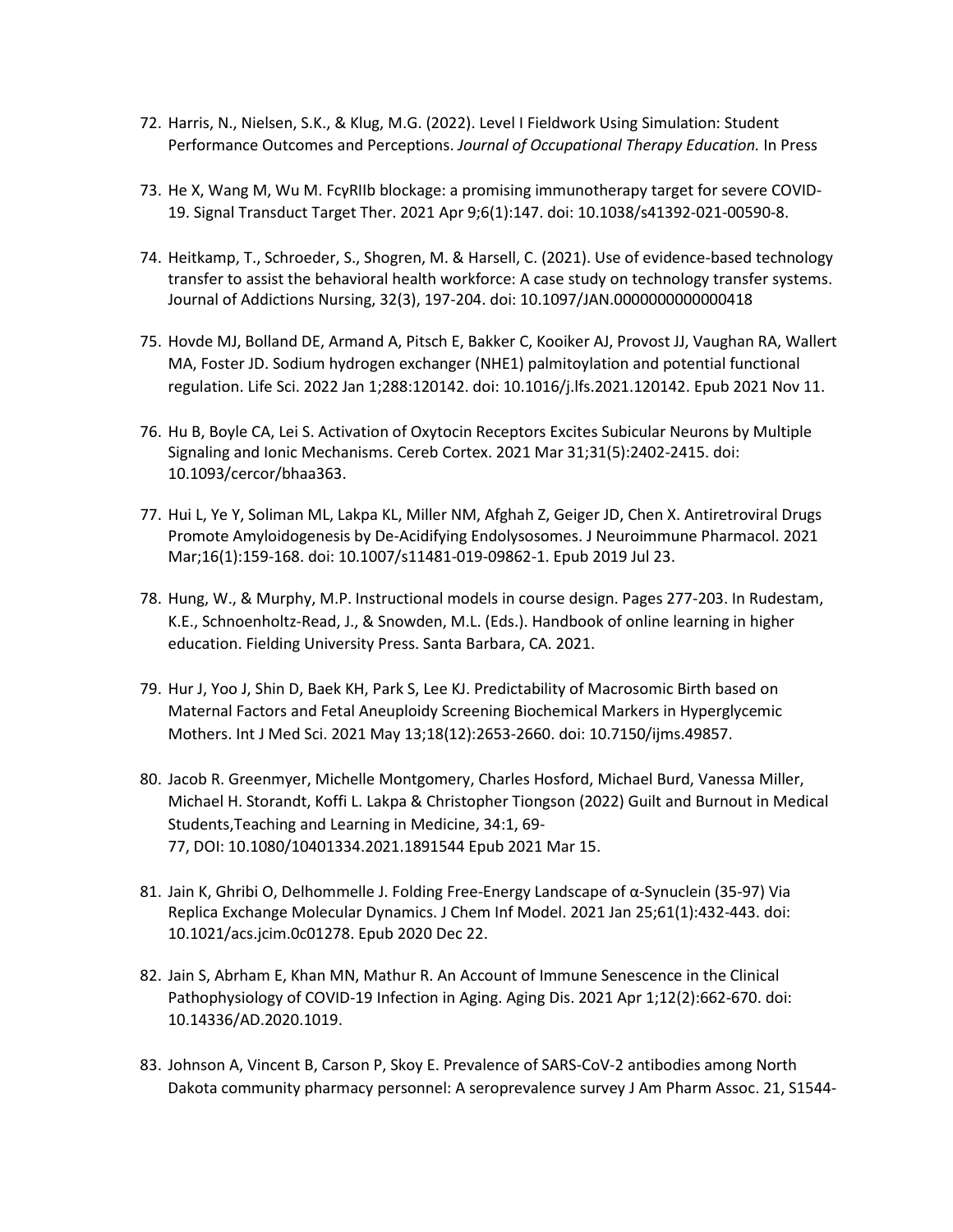3191(21)00025-X.

- 84. Johnson, EL (Editorship, lead): American Diabetes Association Standards of Medical Care in Diabetes—2021 Abridged for Primary Care Providers. Clinical Diabetes 2021 Jan; 39(1): 14-43. <https://doi.org/10.2337/cd21-as01>
- 85. Jorda M, Conant BA, Sandstrom Anne, Klug MG, Burd L. Protective factors against tobacco and alcohol use among pregnant women from a tribal nation in the central United States. PLOS-One. 2021 Feb 11, 16(2).
- 86. Jurivich D, Schimke C, Snustad D, Floura M, Morton C, Waind M, Holloway J, Janssen S, Danks M, Semmens K, & Manocha GD. A New Interprofessional Community-Service Learning Program, HATS (Health Ambassador Teams for Seniors) to Improve Older Adults Attitudes about Telehealth and Functionality. International Journal of Environmental Research and Public Health, 18, 1-10. 2021.
- 87. Kalidhindi RSR, Ambhore NS, Balraj P, Schmidt T, Khan MN, Sathish V. Androgen receptor activation alleviates airway hyperresponsiveness, inflammation, and remodeling in a murine model of asthma. Am J Physiol Lung Cell Mol Physiol. 2021 May 1;320(5):L803-L818. doi: 10.1152/ajplung.00441.2020. Epub 2021 Mar 10.
- 88. Kalyan G, Junghare V, Khan MF, Pal S, Bhattacharya S, Guha S, Majumder K, Chakrabarty S, Hazra S, "Anti-hypertensive Peptide Predictor: A Machine Learning-Empowered Web Server for Prediction of Food-Derived Peptides with Potential Angiotensin-Converting Enzyme-I Inhibitory Activity" Journal of agricultural and food chemistry. 2021.
- 89. Kamleh M, Muzzy Williamson J, Casas K, 14. 14. Mohamed, M. 2021. Reduction in newborn screening false positive results following a new collection protocol: a quality improvement project. J Pediatr Pharmacol Ther 26:723-727.Published: <https://www.ncbi.nlm.nih.gov/pmc/articles/PMC8475792/>
- 90. Kanchustambham V, Saladi S. Adenocarcinoma of the Lung with Inguinal Lymph Node Metastasis Cureus. 13(3), e13658. doi 10.7759/cureus.13658. PMID 33824809
- 91. Karikari, I., Karikari, G., & Kyere, E. (2021). Differential impact, differential adjustments: diverse experiences of the COVID-19 pandemic by college students in an Upper-Midwestern University, USA. SN social sciences, 1(12), 1-25. 4.
- 92. Karpova Y, Guo D, Makhov P, Haines AM, Markov DA, Kolenko V, Tulin AV. Poly(ADP)- Ribosylation Inhibition: A Promising Approach for Clear Cell Renal Cell Carcinoma Therapy. Cancers (Basel). 2021 Oct 3;13(19):4973. doi: 10.3390/cancers13194973.
- 93. Kaur H, Nookala S, Singh S, Mukundan S, Nagamoto-Combs K, Combs CK. Sex-Dependent Effects of Intestinal Microbiome Manipulation in a Mouse Model of Alzheimer's Disease. Cells. 2021 Sep 9;10(9):2370. doi: 10.3390/cells10092370.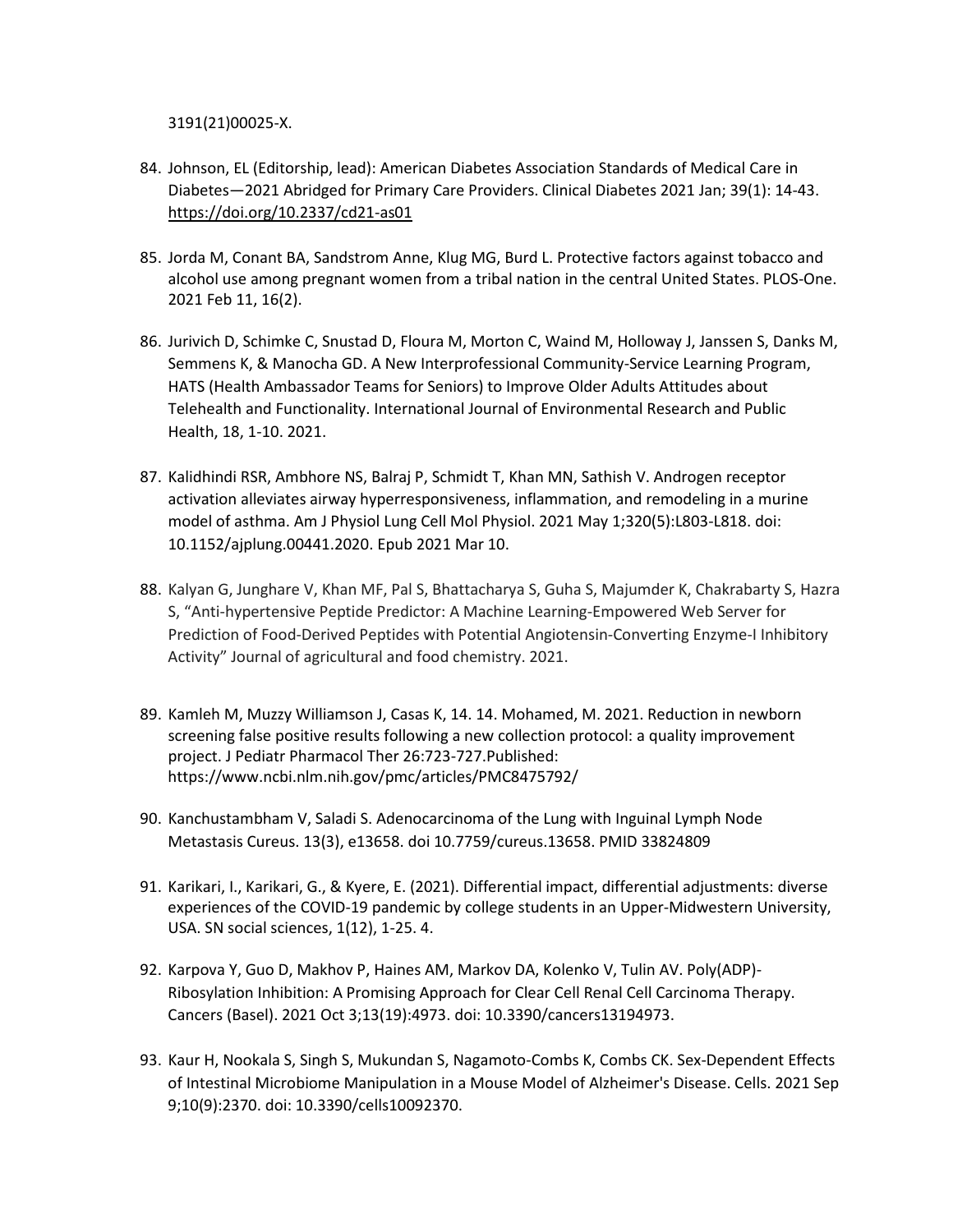- 94. Kaur H, Seeger D, Golovko S, Golovko M, Combs CK. Liver Bile Acid Changes in Mouse Models of Alzheimer's Disease. Int J Mol Sci. 2021 Jul 12;22(14):7451. doi: 10.3390/ijms22147451.
- 95. Kaur H, Singh Y, Singh S, Singh RB. Gut microbiome-mediated epigenetic regulation of brain disorder and application of machine learning for multi-omics data analysis. Genome. 2021 Apr;64(4):355-371. doi: 10.1139/gen-2020-0136. Epub 2020 Oct 8.
- *96.* Kelliher, A: Walking Together, Working Together, Engaging Wisdom for Indigenous Well-Being. Nature is Medicine. Pages 173-212. In: Johnson LM, Baker J. University of Alberta Press, Alberta Canada, 2022 *To be published August 2022*
- 97. Khan N, Chen X, Geiger JD. Possible Therapeutic Use of Natural Compounds Against COVID-19. J Cell Signal. 2021;2(1):63-79.
- 98. Khan N, Geiger JD. Role of Viral Protein U (Vpu) in HIV-1 Infection and Pathogenesis. Viruses. 2021 Jul 27;13(8):1466. doi: 10.3390/v13081466.
- 99. Khan N. mTOR: A possible therapeutic target against SARS-CoV-2 infection. Arch Stem Cell Ther. 2021;2(1):5-7.
- 100. Khasabova IA, Golovko MY, Golovko SA, Simone DA, Khasabov SG. Intrathecal administration of Resolvin D1 and E1 decreases hyperalgesia in mice with bone cancer pain: Involvement of endocannabinoid signaling. Prostaglandins Other Lipid Mediat. 2020 Dec;151:106479. doi: 10.1016/j.prostaglandins.2020.106479. Epub 2020 Jul 31.
- 101. Khthir R, Santhanam P. Artificial Intelligence (AI) approach to identifying factors that determine systolic blood pressure in type 2 diabetes (study from the LOOK AHEAD cohort) Diabetes Metab Syndr Clin Res Rev. 15(6), 102278. doi 10.1016/j.dsx.2021.102278.
- 102. Klomp M, Ghosh S, Mohammed S, Nadeem Khan M. From virus to inflammation, how influenza promotes lung damage. J Leukoc Biol. 2021 Jul;110(1):115-122. doi: 10.1002/JLB.4RU0820-232R. Epub 2020 Sep 8.
- 103. Klug MG, Palme A., Kobrinsky N., Burd L. A Validation Study of the Alcohol Related Neurodevelopmental Disorders Behavioral Checklist. Alcoholism: Clinical & Experimental Research. 2021 Feb 13.
- 104. Kumar N, Khan N, Cleveland D, Geiger JD. A common approach for fighting tuberculosis and leprosy: controlling endoplasmic reticulum stress in myeloid-derived suppressor cells. Immunotherapy. 2021 Dec;13(18):1555-1563. doi: 10.2217/imt-2021-0197. Epub 2021 Nov 8.
- 105. Lane A, Pacella J, Beal JR, Sahmoun A, Fedo-Rosvold S, Bellas W, Brower-Breitwieser C. A cross-sectional analysis of infant-driven and traditional feeding outcomes for neonatal intensive care unit infants J Perinatol. 2021, 1-8. doi 10.1038/s41372-021-01084-9. PMID 34012051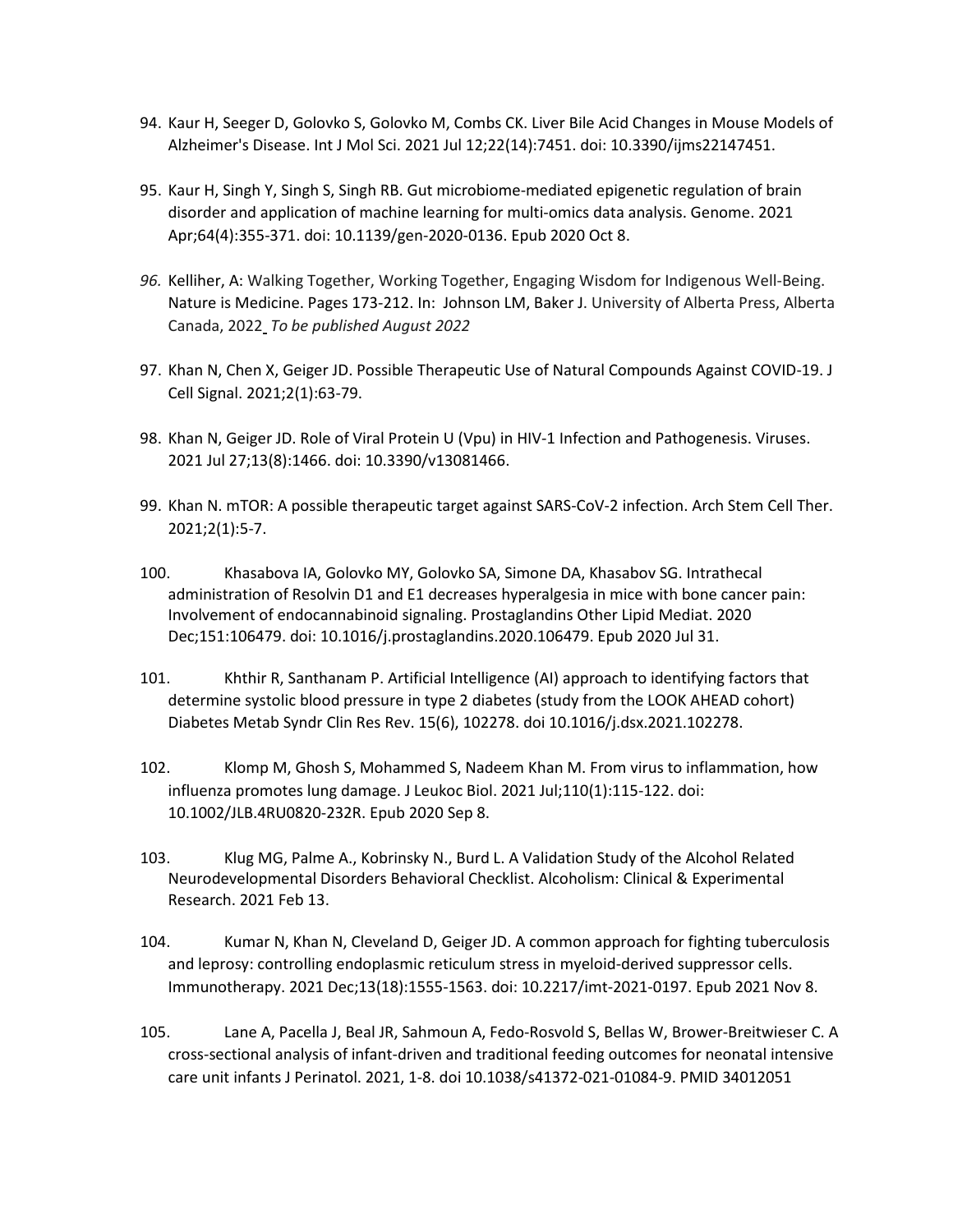- 106. Larson, S.K., Nielsen, S., Hemberger, K., & Klug, M.G. (2021). Addressing puberty challenges for adolescents with ASD: A survey of occupational therapy practice trends. *American Journal of Occupational Therapy, 75*, 7503180020.<https://doi.org/10.5014/ajot.2021.040105>
- 107. Lei S, Hu B, Rezagholizadeh N. Activation of  $V_{1a}$  vasopressin receptors excite subicular pyramidal neurons by activating TRPV1 and depressing GIRK channels. Neuropharmacology. 2021 Jun 1;190:108565. doi: 10.1016/j.neuropharm.2021.108565. Epub 2021 Apr 20.
- 108. Lei S, Hu B. Ionic and signaling mechanisms involved in neurotensin-mediated excitation of central amygdala neurons. Neuropharmacology. 2021 Sep 15;196:108714. doi: 10.1016/j.neuropharm.2021.108714. Epub 2021 Jul 14.
- 109. Lewis M, Volpert-Esmond H, Deen J, Modde E, Warne, D.: Stress and Cardiometabolic Disease Risk for Indigenous Populations throughout the Lifespan. I*nternational Journal of Environmental Research and Public Health,* February 2021
- 110. Lin P, Jiang J, Wu M. CRISPR base editor treats premature-aging syndrome. Signal Transduct Target Ther. 2021 Apr 16;6(1):158. doi: 10.1038/s41392-021-00576-6.
- 111. Liu W, Li L, Jiang J, Wu M, Lin P. Applications and challenges of CRISPR-Cas gene-editing to disease treatment in clinics. Precis Clin Med. 2021 Jul 10;4(3):179-191. doi: 10.1093/pcmedi/pbab014.
- 112. Liu Y, Hur J, Chan WKB, Wang Z, Xie J, Sun D, Handelman S, Sexton J, Yu H, He Y. Ontological modeling and analysis of experimentally or clinically verified drugs against coronavirus infection. Sci Data. 2021 Jan 13;8(1):16. doi: 10.1038/s41597-021-00799-w.
- 113. Liu Y, Zhang C, Wang Z, Lin M, Wang J, Wu M. Pleiotropic roles of late embryogenesis abundant proteins of *Deinococcus radiodurans* against oxidation and desiccation. Comput Struct Biotechnol J. 2021 Jun 4;19:3407-3415. doi: 10.1016/j.csbj.2021.05.051.
- 114. Lo TW, Figueroa-Romero C, Hur J, Pacut C, Stoll E, Spring C, Lewis R, Nair A, Goutman SA, Sakowski SA, Nagrath S, Feldman EL. Extracellular Vesicles in Serum and Central Nervous System Tissues Contain microRNA Signatures in Sporadic Amyotrophic Lateral Sclerosis. Front Mol Neurosci. 2021 Oct 29;14:739016. doi: 10.3389/fnmol.2021.739016.
- 115. Longenecker, R, Andrilla, C, Jopson, A, Evans, D, Schmitz, D, Larson, E, and Patterson.: Pipelines to Pathways: Medical School Commitment to Producing a Rural Workforce. The Journal of Rural Health, 37: 723-733. [https://doi.org/10.1111/jrh.12542.](https://doi.org/10.1111/jrh.12542) (2021, First published online 2020 Nov 26)
- 116. Lucchini M, Shuffrey LC, Nugent JD, Pini N, Sania,A, Shair M, Brink L, du Plessis C, Odendaal HJ, Nelson ME, Friedrich C, Angal J, Elliott AJ, Groenewald CA, Burd L, Myers MM, Fifer WP. Effects of Prenatal Exposure to Alcohol and Smoking on Fetal Heart Rate and Movement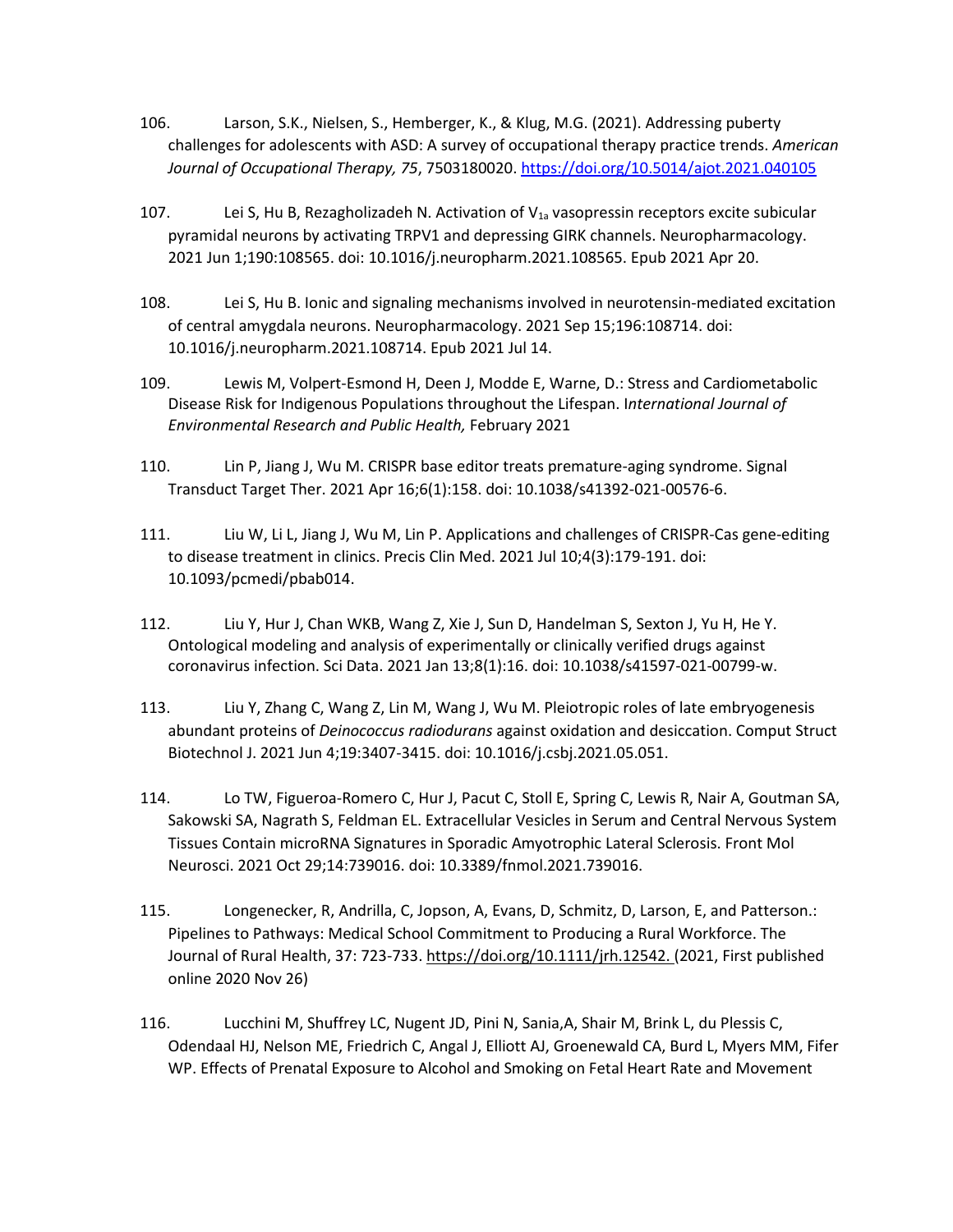Regulation. Front Physiology. 12(1093). 2021. doi:10.3389/fphys.2021.594605

- 117. Lutz, Dennis J. M.D. "Health Disparities in American Indian Women" pages 103-118. In: Dyke, Cornelius M. M.D. and Warne, Donald K. M.D. "American Indian Health Disparities in the 21st Century" Cambridge Scholars Publishing, Great Britain (2021).
- 118. Mack M, Nichols L, Guerrero D. Rhabdomyolysis Secondary to COVID-19 Vaccination Cureus. 13(5), e15004. doi 10.7759/cureus.15004. PMID 34150372
- 119. Maraey A. Relation of Type 2 Myocardial Infarction and Readmission with Type 1 Myocardial Infarction in Hypertensive Crises Am J Cardiol. 161, 56-62. doi 10.1016/j.amjcard.2021.08.060. PMID 34794619
- 120. Matta A, Kallamadi R, Matta D, Bande D. Post-mRNA COVID-19 vaccination myocarditis Eur J Case Rep Intern Med. 8(8). doi 10.12890/2021\_002769.
- 121. McGrath R, Vincent B, Jurivich D, Hackney K, Tomkinson G, Dahl L, Clark B. Handgrip strength asymmetry and weakness together are associated with functional disability in aging Americans J Gerontol A Bio Sci Med Sci. 76(2), 291-296. doi 10.1093/gerona/glaa100. PMID 32319511
- 122. McGregor BA, Schommer J, Guo K, Raihan MO, Ghribi O, Hur J, Porter JE. Alpha-Synuclein-induced DNA Methylation and Gene Expression in Microglia. Neuroscience. 2021 Aug 1;468:186-198. doi: 10.1016/j.neuroscience.2021.05.027. Epub 2021 May 31.
- 123. McLean AJ, Connell JM. : The evolution of an unintended peer support group. Journal of Emergency Management. Volume 19 (9): 1-4, 2022.
- 124. Mehus AA, Bergum N, Knutson P, Shrestha S, Kalonick M, Zhou XD, Garrett SH, Sens DA, Sens MA, Somji S. 2021 Chronic arsenic exposure upregulates the expression of basal transcriptional factors and increases invasiveness of the luminal bladder cancer line, RT4. Scientific Reports
- 125. Mendoza Keppis, Z, Janssen, S, McNichol, MM, Gross, B, & Cahil, S. Representative Assembly (RA) Briefing: The Importance of Interprofessional Collaborative Practice (ICP) Across Populations and Settings. American Occupational Therapy Association. Bethesda, MD. 2021.
- 126. Meredith F, Russell J, Santos C, Running Bear U, Begay R, Savannah S, Morrato E, Manson S. Diabetes Prevention and Care Capacity at Urban Indian Health Organizations. Frontiers in Public Health, 2021. https://doi.org/10.3389/fpubh.2021.740946.
- 127. Michael Sargen, Elizabeth Cahoon, Kelly Yu, Margaret M Madeleine, Yun Zeng, Judith Rees, Charles Lynch, Eric Engels. "Spectrum of non-keratinocyte skin cancer risk among solid organ transplant recipients in the United States", JAMA Dermatology. In press.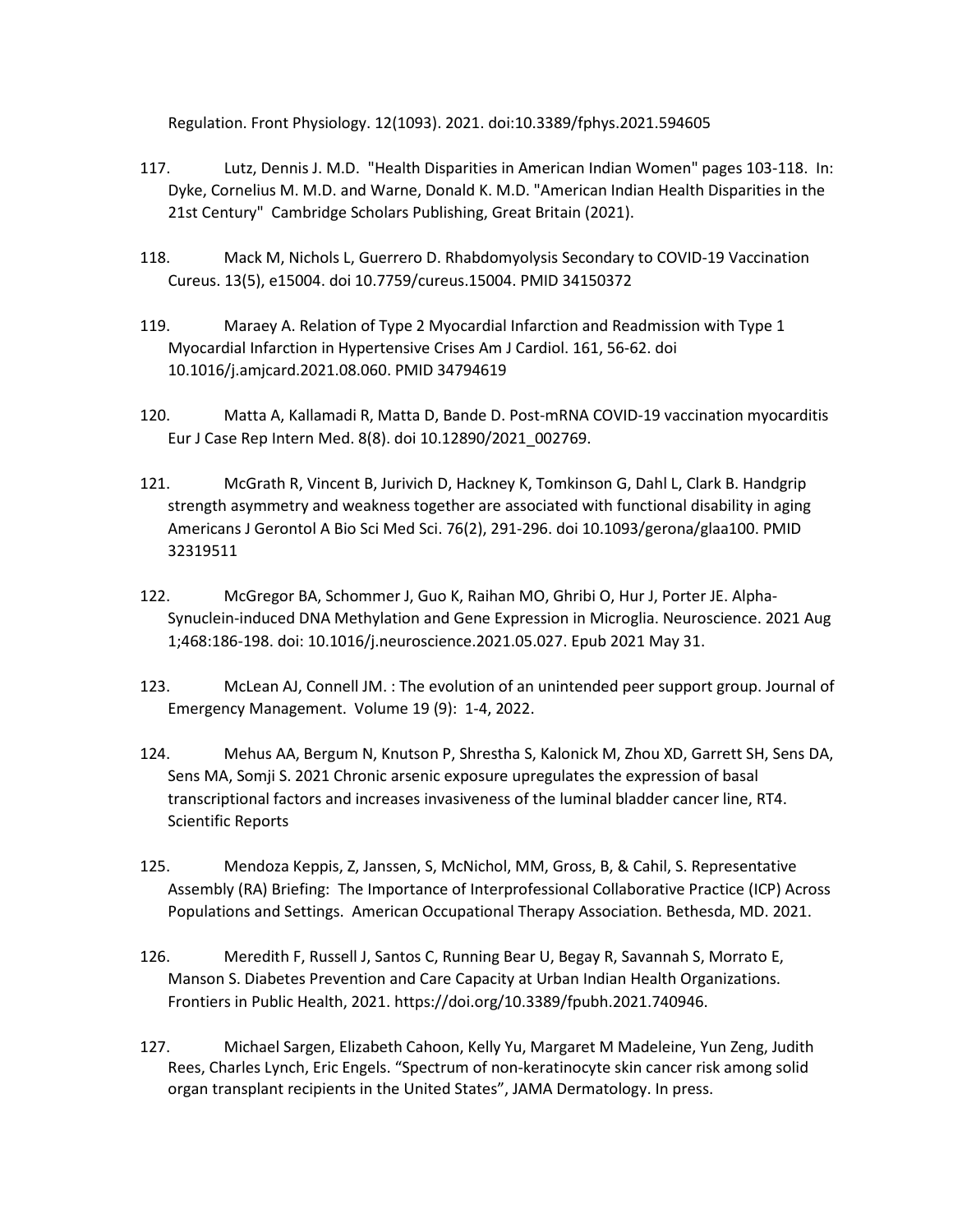- 128. Milavetz B, Haugen J, Rowbotham K. Comparing a new method for mapping nucleosomes in simian virus 40 chromatin to standard procedures. Epigenetics. 2021 Jun;16(6):587-596. doi: 10.1080/15592294.2020.1814487. Epub 2020 Aug 30.
- 129. Mishra V, Van Eck R, Billings H, Chen S, Genkins J, Gong D, Hall E, Johnson EL, Le T, Lomis K, Renner A, Wijesooriya NR. American Medical Association Accelerating Change in Medical Education. Telehealth Clinical Education Playbook. [https://cloud.e.ama-assn.org/21-10084-](https://cloud.e.ama-assn.org/21-10084-Telehealth-Clinical-Education) [Telehealth-Clinical-Education](https://cloud.e.ama-assn.org/21-10084-Telehealth-Clinical-Education) November 2021.
- 130. Mishra, V., & Van Eck, R. (Eds.). *Telehealth Playbook for Medical Education*. American Medical Association. Available at [https://cloud.e.ama-assn.org/21-10084-Telehealth-Clinical-](https://urldefense.com/v3/__https:/cloud.e.ama-assn.org/21-10084-Telehealth-Clinical-Education__;!!OToaGQ!-P30fVbm3JpsBzV6qoG4lL94FwOsTvgP4b8e_wzvNmOZxNd3PabN0GzyD2zH4o80rYc$)[Education.](https://urldefense.com/v3/__https:/cloud.e.ama-assn.org/21-10084-Telehealth-Clinical-Education__;!!OToaGQ!-P30fVbm3JpsBzV6qoG4lL94FwOsTvgP4b8e_wzvNmOZxNd3PabN0GzyD2zH4o80rYc$) 2021.
- 131. Montgomery AD, Hammer KDP, Nelson C, Lo TS, Guerrero D. Effect of pulsed-xenon ultraviolet light on environmental contamination and risk of health care worker hand contamination Am J Infect Control. 49(7), 957-959. doi 10.1016/j.ajic.2020.12.005. PMID 33347936
- 132. Nascimento Da Conceicao V, Sun Y, Ramachandran K, Chauhan A, Raveendran A, Venkatesan M, DeKumar B, Maity S, Vishnu N, Kotsakis GA, Worley PF, Gill DL, Mishra BB, Madesh M, Singh BB. Resolving macrophage polarization through distinct Ca<sup>2+</sup> entry channel that maintains intracellular signaling and mitochondrial bioenergetics. iScience. 2021 Oct 23;24(11):103339. doi: 10.1016/j.isci.2021.103339.
- 133. Nelson, A. E., Sletten, S. R. (2021) Extended Stay Getaway. *National Center for Case Study Teaching in Science*. University at Buffalo, State University of New York. Available at: [https://sciencecases.lib.buffalo.edu/collection/detail.html?case\\_id=1160&id=1160](https://sciencecases.lib.buffalo.edu/collection/detail.html?case_id=1160&id=1160)
- 134. Ni Y, Alu A, Lei H, Wang Y, Wu M, Wei X. Immunological perspectives on the pathogenesis, diagnosis, prevention and treatment of COVID-19. Mol Biomed. 2021;2(1):1. doi: 10.1186/s43556-020-00015-y. Epub 2021 Jan 20.
- 135. Oancea SC, Sukumaran P, de Oliveira GD, Nucci LB, Vogeltanz-Holm N. The association between alcohol consumption and self-reported current depression among adults residing in Brazil. Journal of Public Health (Oxford, England). 2021; 43(2):e204-e212. doi:10.1093/pubmed/fdaa220.
- 136. Odendaal H, Dukes KA, Elliott AJ, Willinger M, Sullivan LM, Tripp T, Groenewald C, Myers MM, Fifer WP, Angal J, Boyd TK, Burd L, Cotton JB, Folkerth RD, Hankins G, Haynes RL, Hoffman HJ, Jacobs PK, Petersen J, Pini N, Randall BB, Roberts DJ, Robinson F, Sens MA, Van Eerden P, Wright C, Holm IA, Kinney HC. Association of Prenatal Exposure to Maternal Drinking and Smoking With the Risk of Stillbirth. JAMA network open. 2021;4:e2121726.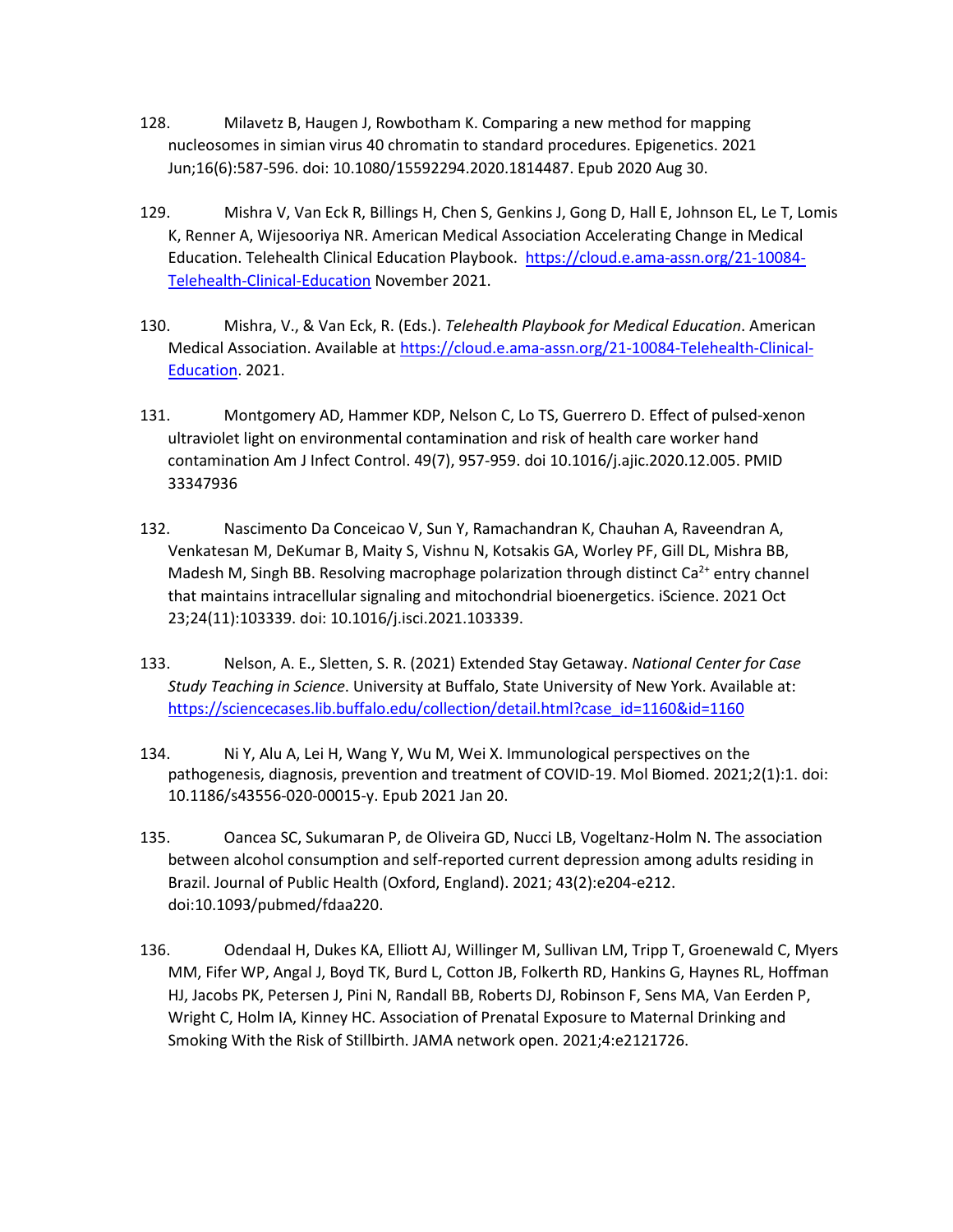- 137. Oncel S, Basson MD. Small molecule ZINC40009927 promotes chronic aspirin-associated gastrointestinal mucosal injury by activating focal adhesion kinase. Gastroenterology 160(6):S-650, 2021.
- 138. Oncel S, Gupta R, Wang Q, Basson MD. ZINC40099027 Promotes Gastric Mucosal Repair in Ongoing Aspirin-Associated Gastric Injury by Activating Focal Adhesion Kinase. Cells. 2021 Apr 15;10(4):908. doi: 10.3390/cells10040908.
- 139. Ong MS, Ringold S, Kimura Y, Schanberg LE, Tomlinson GA, Natter MD; CARRA Registry Investigators. Improved Disease Course Associated With Early Initiation of Biologics in Polyarticular Juvenile Idiopathic Arthritis: Trajectory Analysis of a Childhood Arthritis and Rheumatology Research Alliance Consensus Treatment Plans Study. Arthritis Rheumatol. 2021 Oct;73(10):1910-1920.
- 140. Oppelt P, Ley J, Daly M, Rich J, Paniello R, Jackson R, Pipkorn P, Liu J, Gay H, Powell S, Spanos W, Gitau M. nab-Paclitaxel and cisplatin followed by cisplatin and radiation (Arm 1) and nab-paclitaxel followed by cetuximab and radiation (Arm 2) for locally advanced head and neck squamous-cell carcinoma: a multicenter, non-randomized phase 2 trial Med Oncol. 38(4), 35. doi 10.1007/s12032-021-01479-w. PMID 33683482
- 141. Orysiak J, Tripathi JK, Brodaczewska K, Sharma A, Witek K, Sitkowski D, Malczewska-Lenczowska J. The impact of physical training on neutrophil extracellular traps in young male athletes - a pilot study. Biol Sport. 2021 Sep;38(3):459-464. doi: 10.5114/biolsport.2021.101117. Epub 2020 Nov 9.
- 142. Osan JK, DeMontigny BA, Mehedi M. Immunohistochemistry for protein detection in PFA-fixed paraffin-embedded SARS-CoV-2-infected COPD airway epithelium. STAR Protoc. 2021 Sep 17;2(3):100663. doi: 10.1016/j.xpro.2021.100663. Epub 2021 Jun 18.
- 143. Ouidir, M., Tekola-Ayele, F., Canty, T., Grantz, K., Sciscione, A., Jones, R., Sundaram, R., Williams, A.D., Stevens, D., & Mendola, P. "Acute Ambient air pollution and placental doppler results in the NICHD Fetal Growth Studies – Singleton Cohort." Environmental Research 2021;202:111728.
- 144. Pabis K, Chiari Y, Sala C, Straka E, Giacconi R, Provinciali M, Li X, Brown-Borg H, Nowikovsky K, Valencak TG, Gundacker C, Garagnani P, Malavolta M. Elevated metallothionein expression in long-lived species mediates the influence of cadmium accumulation on aging. Geroscience. 2021 Aug;43(4):1975-1993. doi: 10.1007/s11357-021-00393-3. Epub 2021 Jun 11.
- 145. Pacella J, Niwattisaiwong S, Newman D. IgG4-Related Retroperitoneal Fibrosis: A Rare Association With Riedel's Thyroiditis Cureus. 13(3), e13997. doi 10.7759/cureus.13997. PMID 33884241
- 146. Parrello D, Vlasenok M, Kranz L, Nechaev S. Targeting the Transcriptome Through Globally Acting Components. Front Genet. 2021 Sep 16;12:749850. doi: 10.3389/fgene.2021.749850.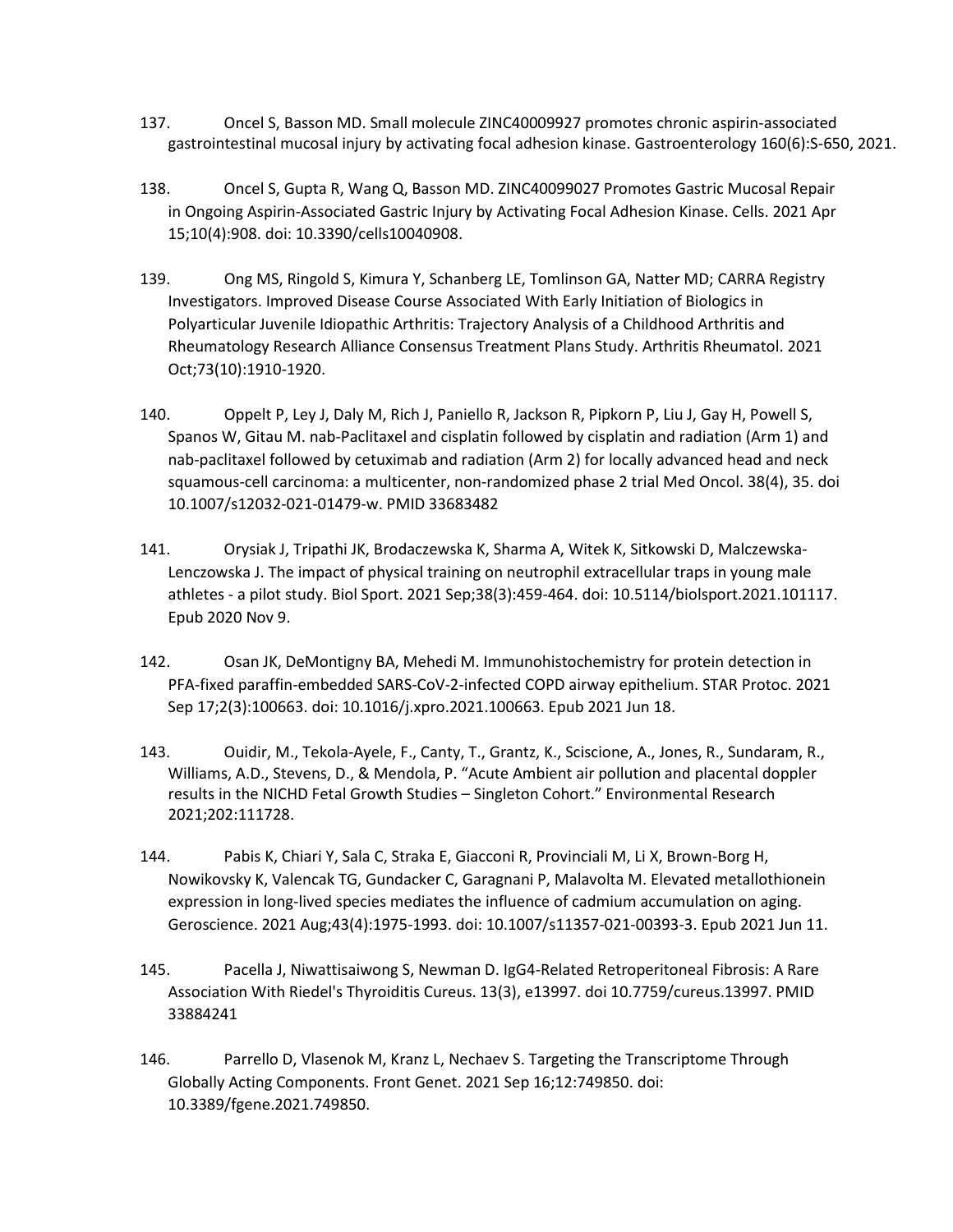- 147. Phadke G, Hanna R, Ferrey A, Torres E, Singla A, Kaushal A, Kalantar-Zadeh K, Kurtz I, Jhaveri K. Review of intravitreal vascular endothelial growth factor inhibitor toxicity and report of collapsing focal and segmental glomerulosclerosis with thrombotic microangiopathy in patient with age-related macular degeneration Clin Kidney J. 2021, sfab066. doi 10.1093/ckj/sfab066.
- 148. Popova S, Dozet D, Shield K, Rehm J, Burd L. Alcohol's Impact on the Fetus. Nutrients. 13, 2021.
- 149. Prescott SL, Wegienka G, Kort R, Nelson D, Gabrysch S, Hancock T, Kozyrskyj A, Lowry CA, Redvers N, Poland B, Robinson J, Moubarac JC, Warber S, Jansson J, Sinkkonen A, Penders J, Erdman S, Nanan R, van den Bosch M, Schneider K, Schroeck NJ, Sobko T, Harvie J, Kaplan GA, Moodie R, Lengnick L, Prilleltensky I, Celidwen Y, Berman SH, Logan AC, Berman B.: Project Earthrise: Proceedings of the Ninth Annual Conference of inVIVO Planetary Health. *International Journal of Environmental Research and Public Health*. 18(20): 10654. [https://doi.org/10.3390/ijerph182010654\(](https://doi.org/10.3390/ijerph182010654)2021).
- 150. Pu Q, Guo K, Lin P, Wang Z, Qin S, Gao P, Combs C, Khan MN, Xia Z, Wu M. Bitter receptor TAS2R138 facilitates lipid droplet degradation in neutrophils during Pseudomonas aeruginosa infection. Signal Transduct Target Ther. 2021 Jun 4;6(1):210. doi: 10.1038/s41392- 021-00602-7.
- 151. Published:<https://www.ncbi.nlm.nih.gov/pmc/articles/PMC8475792/>
- 152. Quick A, Dockter T, Le-Rademacher J, Salani R, Hudson C, Hundley A, Terstriep S, Streicher L, Faubio S, Loprinzi C, Coleman J. Pilot study of fractional CO2 laser therapy for genitourinary syndrome of menopause in gynecologic cancer survivors Maturitas. 144, 37-44. doi 10.1016/j.maturitas.2020.10.018.
- 153. Rachey, K, & Janssen, S. Self-neglect among older adults: The role of occupational therapy in interprofessional primary care teams. AOTA's Occupational Therapy Practice. September. 14-19. 2021.
- 154. Raihan MO, McGregor BA, Velaris NA, Brishti A, Hur J, Porter JE. Method of Microglial DNA-RNA Purification from a Single Brain of an Adult Mouse. Methods Protoc. 2021 Dec 2;4(4):86. doi: 10.3390/mps4040086.
- 155. Rake-Cathcart E, Novotny P, Leon-Ferre R, Le-Rademacher J, Storrick E, Adjei A, Terstriep S, Glaser R, Giuliano A, Mitchell W, Page S, Austin C. A randomized, double-blind, placebocontrolled trial of testosterone for treatment of postmenopausal women with aromatase inhibitor-induced arthralgias: Alliance study A221102. Supportive Care in Cancer. Support Care Cancer. 29(1), 381-396. doi 10.1007/s00520-020-05473-2. PMID 32372176
- 156. Randell RL, Singler L, Cunningham A, Schanberg LE, Cohen-Wolkowiez M, Hornik CP, Balevic SJ; with the CARRA Registry investigators. Delivering clinical trials at home: protocol,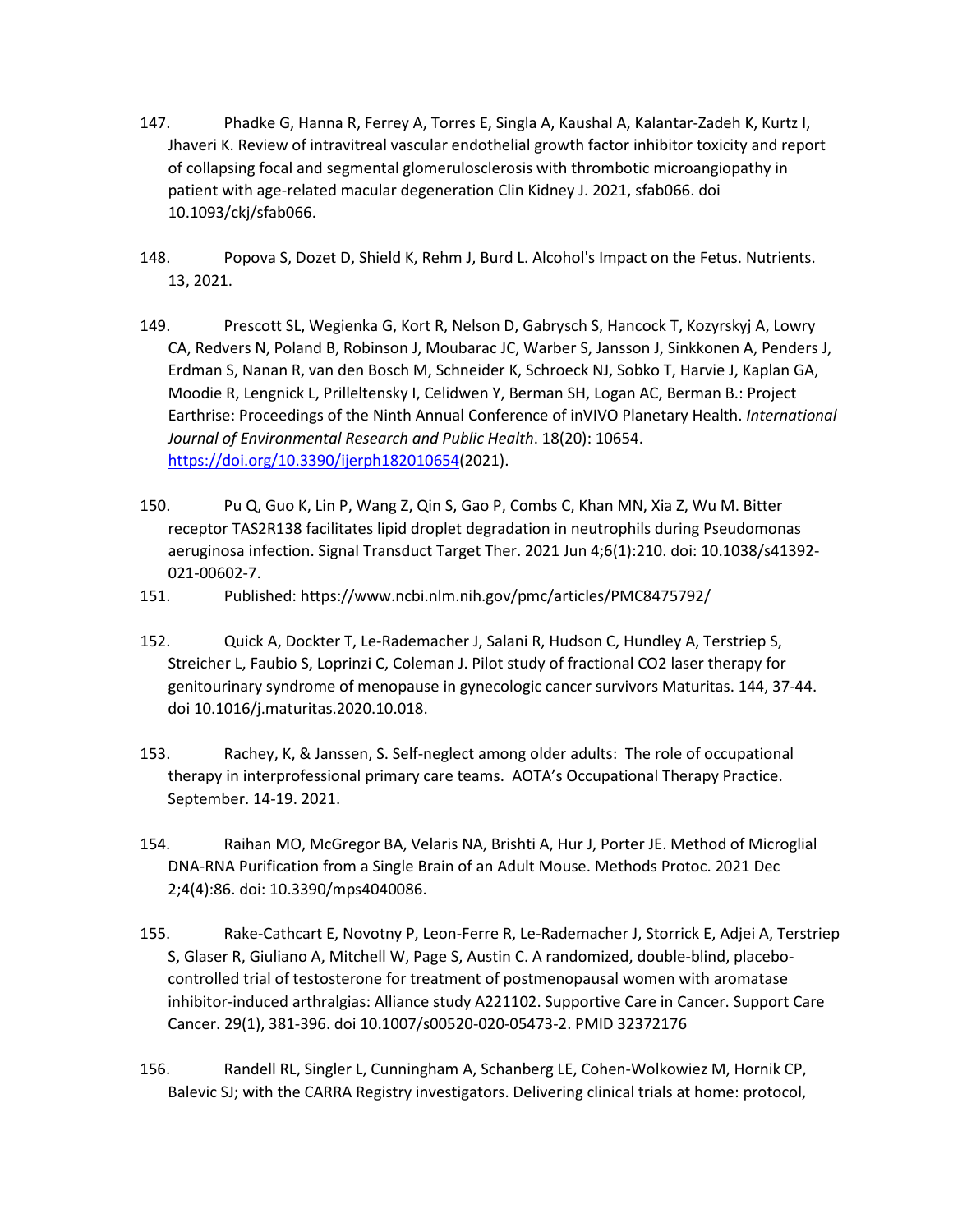design and implementation of a direct-to-family paediatric lupus trial. Lupus Sci Med. 2021 May;8(1):e000494.

- 157. Rashmi R, Wang Q, Vomhof-DeKrey EE, More SK, Porter JE, Basson MD. ZINC400099027 activates human focal adhesion kinase by accelerating the catalytic activity of the FAK kinase domain. Gastroenterology 160(6):S233,2021.
- 158. Rashmi, More SK, Wang Q, Vomhof-DeKrey EE, Porter JE, Basson, MD. ZINC40099027 activates human Focal Adhesion Kinase by accelerating the enzymatic activity of the FAK kinase domain. Pharm Res Perspect. 2021 Apr;9(2):e00737. [https://doi.org/10.1002/prp2.737.](https://doi.org/10.1002/prp2.737)
- 159. Reagen S, Wu Y, Liu X, Shahni R, Bogenschuetz J, Wu X, Chu QR, Oncel N, Zhang J, Hou X, Combs C, Vasquez A, Zhao JX. Synthesis of Highly Near-Infrared Fluorescent Graphene Quantum Dots Using Biomass-Derived Materials for *In Vitro* Cell Imaging and Metal Ion Detection. ACS Appl Mater Interfaces. 2021 Sep 22;13(37):43952-43962. doi: 10.1021/acsami.1c10533. Epub 2021 Sep 8.
- 160. Redvers N, Chischilly AM, Warne D, Pino M, Lyon-Colbert A.: Uranium Exposure in American Indian Communities: Health, Policy, and the Way Forward. *Environmental Health Perspectives*, March 2021
- 161. Redvers N, Nadeau M, Prince D.: Urban Land-based Healing: A Northern Intervention Strategy. *International Journal of Indigenous Health*. 16(2). [https://doi.org/10.32799/ijih.v16i2.33177\(](https://doi.org/10.32799/ijih.v16i2.33177)2021).
- 162. Redvers N, Warne D, Chischilly AM, Lyon-Colbert A.: Uranium Exposure in American Indian Communities: Health, Policy, and the Way Forward. *Environmental Health Perspectives*. 129(3). DOI: 10.1289/EHP7537. (2021).
- 163. Redvers N.: Patient-planetary health co-benefit prescribing: Emerging considerations for clinical practice. *Frontiers in Public Health.* 9:678545. [https://doi.org/10.3389/fpubh.2021.678545.](https://doi.org/10.3389/fpubh.2021.678545) (2021).
- 164. Redvers N.: The Determinants of Planetary Health. *The Lancet Planetary Health*. 5(3): E111-E112. [https://doi.org/10.1016/S2542-5196\(21\)00008-5\(](https://doi.org/10.1016/S2542-5196(21)00008-5)2021).
- 165. Reinholz A, Mannuru D, Bande D, Matta A. Reactive arthritis: an unusual presentation of acute Clostridioides difficile colitis BMJ Case Rep. 14(4), e240890. doi 10.1136/bcr-2020-240890. PMID 33795278
- 166. Renger R, Renger J, Basson MD, Van Eck R, Renger J, Souvannasacd E, Hart G. Using the Homeland Security and Exercise Evaluation Program (HSEEP) Building Block Approach to Implement System Evaluation Theory (SET). Am J Evaluation. 42(4):586-601, 2021.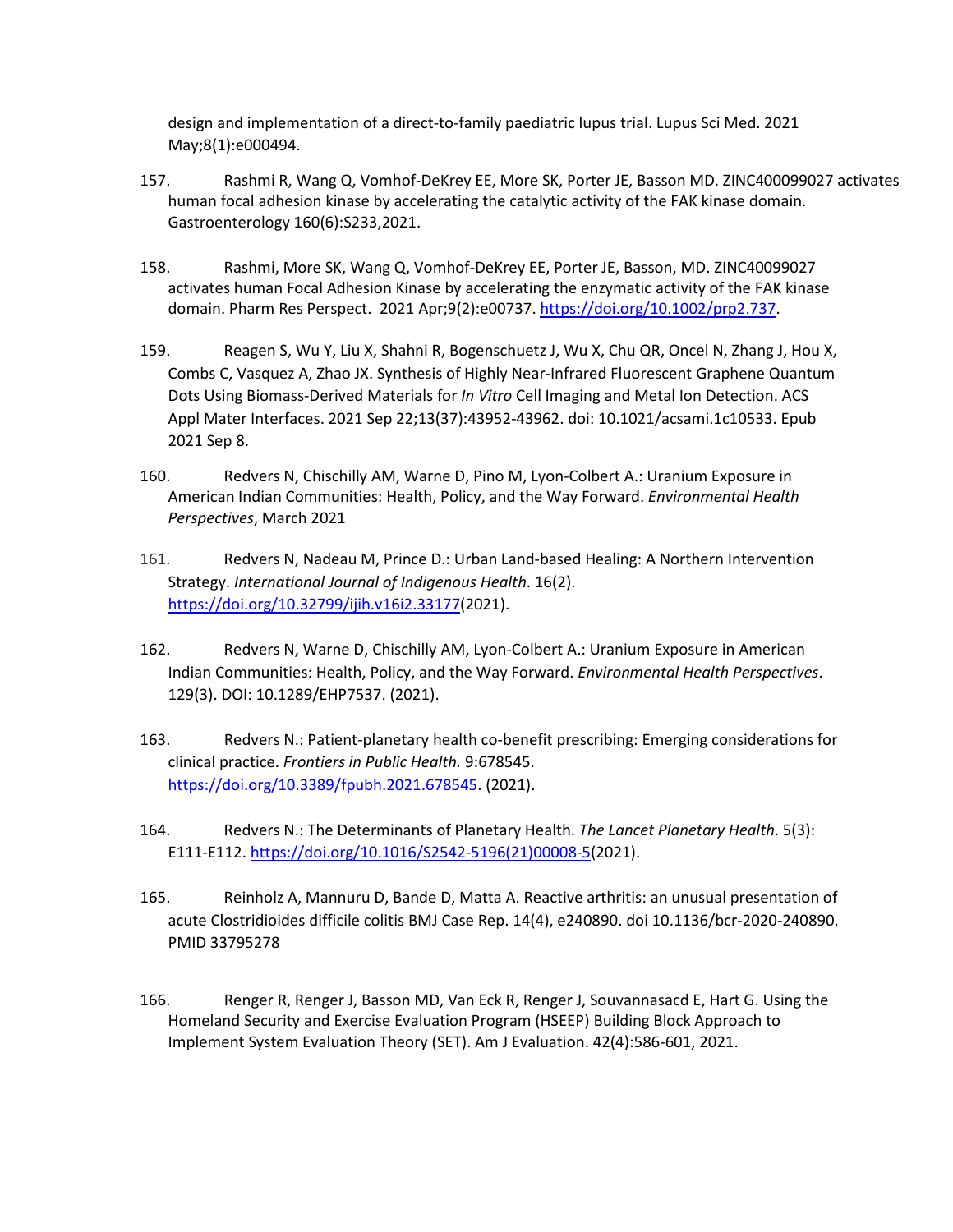- 167. Renger R, Renger J, Van Eck RN, Basson MD, Renger J. Evaluation utility metrics (EUMs) in reflective practice. Canad J Prog Eval. In press.
- 168. Rindflesch A, Flom-Meland CK, McCallum C, et al. Toward standardization of the placement process used in full-time clinical education experiences: findings and recommendations of the placement process task force. *JOPTE*. 2021;35(3)171-181.
- 169. Robinson JM, Gellie N, MacCarthy D, Mills JG, O'Donnell K, Redvers N.: Traditional Ecological Knowledge in Restoration Ecology: A Call to Listen to, Engage with, and Respect Indigenous Voices. *Restoration Ecology*. [https://doi.org/10.1111/rec.13381.](https://doi.org/10.1111/rec.13381) (2021).
- 170. Rodrigues J, Kuruvilla M, Vanijcharoenkarn K, Patel N, Hom M, Wallace D. The spectrum of allergic ocular diseases Ann Allergy Asthma Immunol. 126(3), 240-254.
- 171. Rokkam V, Sridharan G, Vegunta R, Boregowda U, Mohan B. Clostridium Difficile and COVID-19: Novel Risk Factors for Acute Portal Vein Thrombosis Case Rep Vasc Med. 2021, 8832638. doi 10.1155/2021/8832638. PMID 33728091
- 172. Rummel K, Benson J, Roller L. Prostate adenocarcinoma with osteolytic metastases: Case report and review of the literature. Radiol Case Rep. 2021 Sep 15;16(11):3565-3568. doi: 10.1016/j.radcr.2021.08.056. PMID: 34567333; PMCID: PMC8449088.
- 173. Rumora AE, Guo K, Alakwaa FM, Andersen ST, Reynolds EL, Jørgensen ME, Witte DR, Tankisi H, Charles M, Savelieff MG, Callaghan BC, Jensen TS, Feldman EL. Plasma lipid metabolites associate with diabetic polyneuropathy in a cohort with type 2 diabetes. Ann Clin Transl Neurol. 2021 Jun;8(6):1292-1307. doi: 10.1002/acn3.51367. Epub 2021 May 6.
- 174. Sahu B, Mackos AR, Floden AM, Wold LE, Combs CK. Particulate Matter Exposure Exacerbates Amyloid-β Plaque Deposition and Gliosis in APP/PS1 Mice. J Alzheimers Dis. 2021;80(2):761-774. doi: 10.3233/JAD-200919.
- 175. Saleem M, Shi Z, Shah M, 2021. Evaluation of Contamination Status and Health Risk Assessment of Essential and Toxic Metals in Cyprinus carpio from Mangla Lake, Pakistan. Biological Trace Element Research, 1-11.
- 176. Sandstrom A, Jorda M, Conant BJ, Klug MG, Angal J, Burd L. Does Prenatal Exposure to Alcohol and Cigarette Smoking Increase Risk of Hospitalization for American Indian Infants. Open Journal of Pediatrics Vol.11 No.4, December, 2021.
- 177. Sasi PC, Alinezhad A, Yao B, Kubátová A, Golovko SA, Golovko MY, Xiao F. Effect of granular activated carbon and other porous materials on thermal decomposition of per- and polyfluoroalkyl substances: Mechanisms and implications for water purification. Water Res. 2021 Jul 15;200:117271. doi: 10.1016/j.watres.2021.117271. Epub 2021 May 19.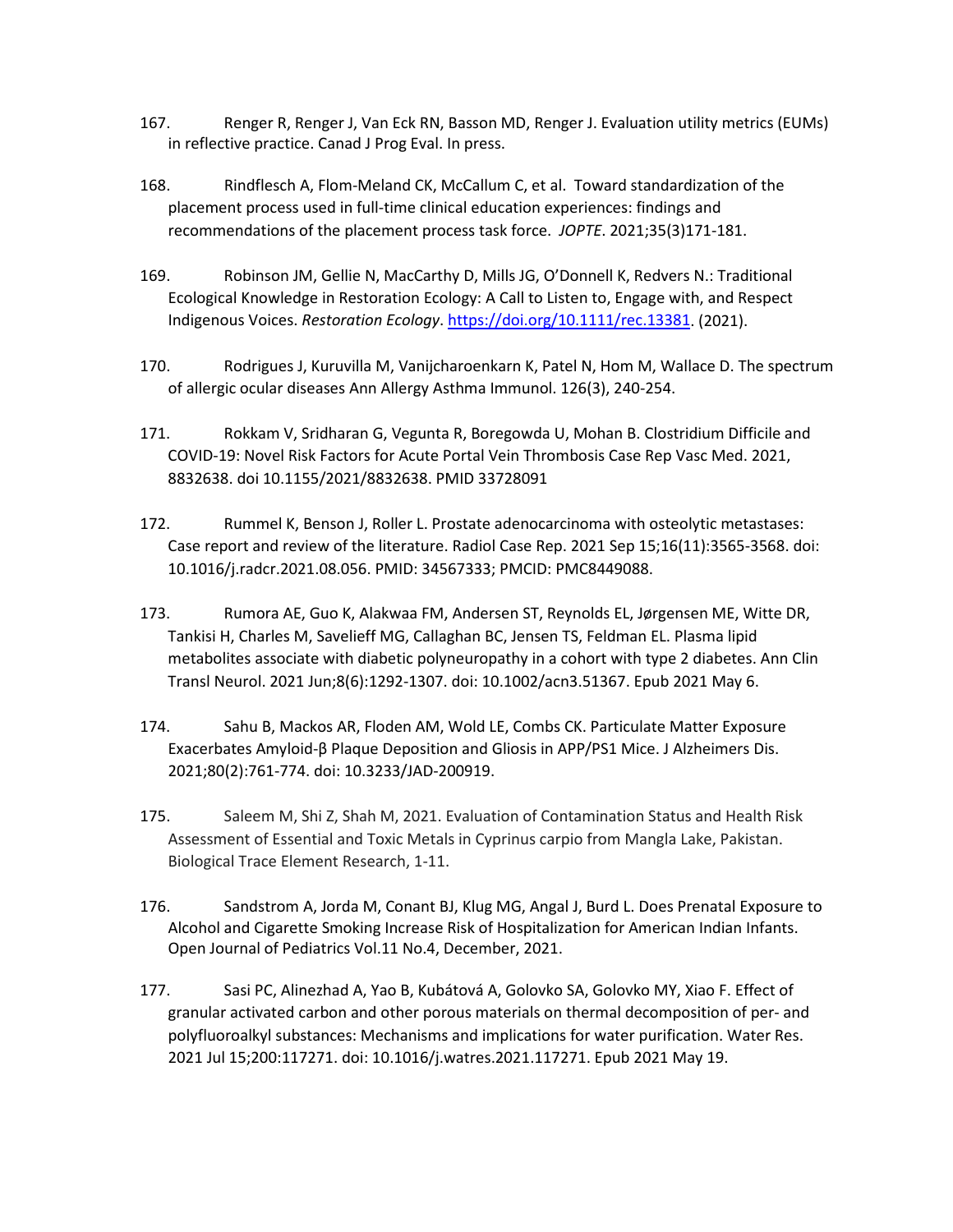- 178. Satarug S, Garrett SH, Somji S, Sens MA, Sens DA. Zinc, Zinc Transporters, and Cadmium Cytotoxicity in a Cell Culture Model of Human Urothelium. Toxics. 2021 Apr 24;9(5):94. doi: 10.3390/toxics9050094 PMID: 33923173
- 179. Schmitz T, Kuntz M, Patel D, Nadeem Khan M. Anti-capsular immunity to Streptococcus pneumoniae serotype 22F prevents bacterial transmission in murine colonization and influenza virus co-infection models. Vaccine. 2021 Jan 15;39(3):469-472. doi: 10.1016/j.vaccine.2020.11.075. Epub 2020 Dec 19.
- 180. Schmitz D, Klug MG, Schwartz GG. Radon Knowledge and practices among family physicians in a high radon state. *The Journal of the American Board of Family Medicine* 2021, 34(3):602-607.
- 181. Schmitz D.: The Role of Rural Graduate Medical Education in Improving Rural Health and Health Care. Family Medicine. 2021;53(7):540-3.
- 182. Schmitz K, Groth N, Mullvain R, Renier C, Oluleye O, Benziger C. Prevalence, Clinical Factors, and Outcomes Associated with Myocardial Infarction with Nonobstructive Coronary Artery Cri Pathw Cardiol. 20(2), 108-113. doi 10.1097/HPC.0000000000000249. PMID 33337728
- 183. Schroeder A, Lewis S, Sahmoun A, Beal J. Antibiotic utilization for adult acute respiratory tract infections in United States Emergency Departments Am J Emerg Med. 47, 66- 69. doi 10.1016/j.ajem.2021.03.018.
- 184. Schroeder AM, Lewis SS, Sahmoun AE, Beal JR.: Antibiotic utilization for adult acute respiratory tract infections in United States Emergency Departments. Am J Emerg Med. 2021 Sep;47:66-69. doi: 10.1016/j.ajem.2021.03.018. Epub 2021 Mar 10. PMID: 33774452.
- 185. Schroeder, S. (2021). Author's response: Commentary letter. Journal of the American Dental Association, 152(9), 717-718, doi: 10.1016/j.adaj.2021.07.008
- 186. Schroeder, S.(2021). Commentary letter: Authors response, The relationship between diabetes and oral health status, and dental visits among American Indian, Alaska Native, and Native Hawaiian elders. Journal of the American Dental Association, 152(9), 717-718. doi: 10.1016/j.adaj.2021.07.008
- 187. Schroeder, S., Adamsen, C., & Besse, R. (2021). The relationship between diabetes and oral health status, and dental visits among American Indian, Alaska Native, and Native Hawaiian elders. The Journal of The American Dental Association, 152(4), P293-301. DOI: <https://doi.org/10.1016/j.adaj.2020.12.008>
- 188. Schroeder, S., Roberts, H., Heitkamp, T., Clarke, B., Gotham, H. J. & Franta, E. (2021). Rural mental health care during a global health pandemic: Addressing and supporting the rapid transition to tele-mental health. Journal of Rural Mental Health, 45(1), 1–13. doi: 10.1037/rmh0000169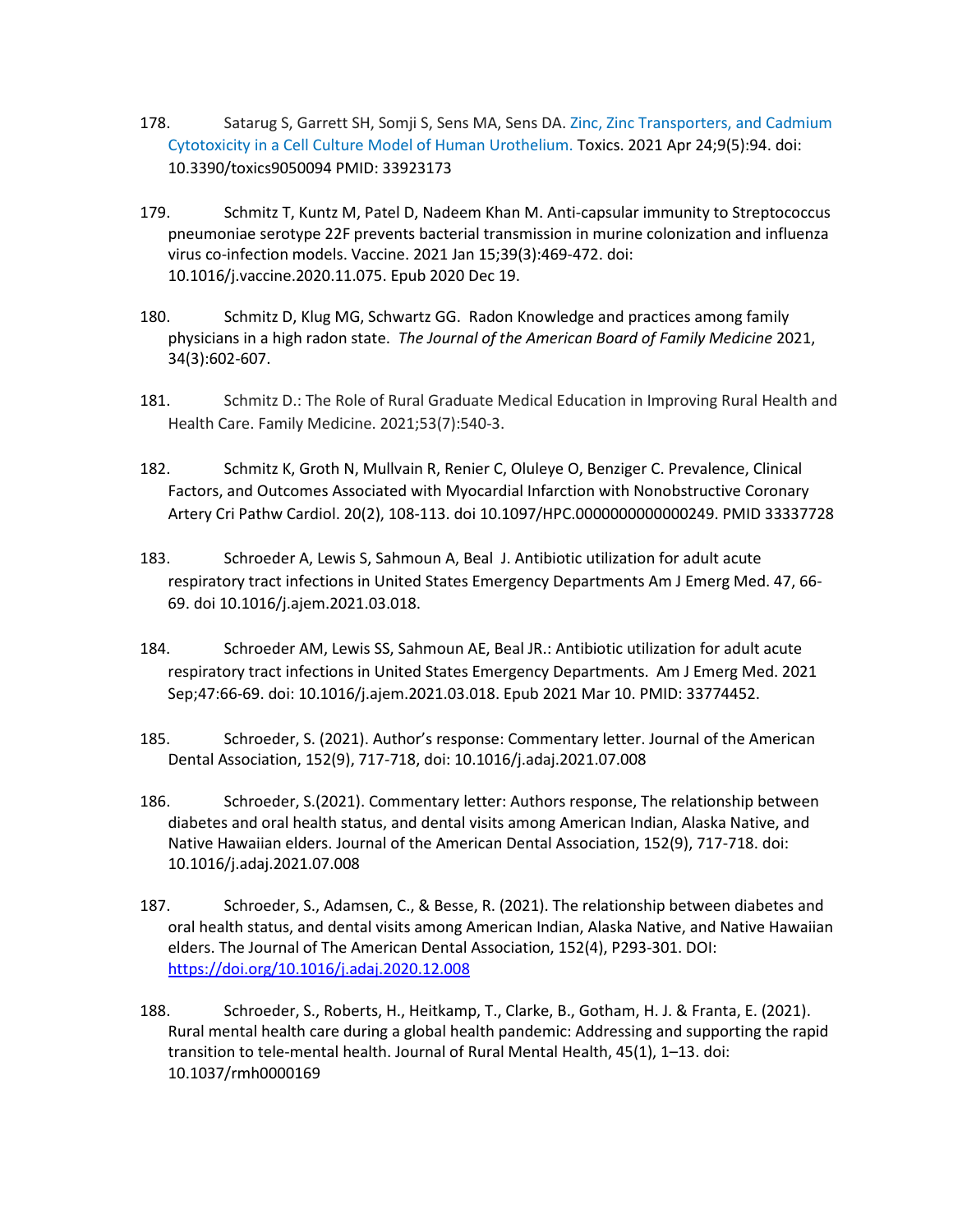- 189. Schroeder, S., Shogren, M. & Terras, K. (2021). Student connectivity in online programs: Role of the Nurse Faculty. Online release. Journal of Nurse Practitioners, 17(3), 329-334. doi: 10.1016/j.nurpra.2020.09.005.
- 190. Schwartz GG, Williamson MR. Lead service lines and Parkinson's disease prevalence in U.S. states. *Clinical Parkinsonism & Related Disorders* 2021, published online, Nov 29 2021.
- 191. Schwartz, G.G.; Williamson, M.R. Acid Precipitation and the Prevalence of Parkinson's Disease: An Ecologic Study in U.S. States. Brain Sci 2021, 11, doi:10.3390/brainsci11060779.
- 192. Seeger DR, Golovko SA, Grove BD, Golovko MY. Cyclooxygenase inhibition attenuates brain angiogenesis and independently decreases mouse survival under hypoxia. J Neurochem. 2021 Jul;158(2):246-261. doi: 10.1111/jnc.15291. Epub 2021 Feb 25.
- 193. Sens DA, Bobylev M, Cisek KL, Garrett SH, Somji S, Sens MA, Doze VA. Postbaccalaureate terminal degree and career choices of students who performed undergraduate research. Adv Physiol Educ. 2021 Jun 1;45(2):418-425. doi: 10.1152/advan.00217.2020.
- 194. Sens, MA and Hughes R. Diagnostic Pathology: Forensic Autopsy, 1st Edition. Elsevier, publication 01/15/2021
- 195. Shapiro-Mendoza CK, Palusci VJ, Hoffman B, Batra E, Yester M, Corey TS, Sens MA; AAP Task Force on Sudden Infant Death Syndrome, Council on Child Abuse And Neglect, Council on Injury, Violence, and Poison Prevention, Section on Child Death Review and Prevention, National Association of Medical Examiners. Half Century Since SIDS: A Reappraisal of Terminology. Pediatrics. 2021 Oct;148(4):e2021053746. doi: 10.1542/peds.2021-053746. Epub 2021 Sep 20.PMID: 34544849 Share link to the publication:<https://rdcu.be/ckVcF>
- 196. Sharma A, Mannuru D, Matta A, Kaushal A. Rare complication of ceftriaxone therapy: Drug-induced thrombocytopenia (DITP) BMJ Case Rep. 14(9), e245228. doi 10.1136/bcr-2021- 245228. PMID 34489258
- 197. Sharma A, Bande D, Matta A. A Case of Diagnostic Difficulty: Transient Loss of Consciousness in Artery of Percheron Infarct Cureus. 13(1), e12918. doi 10.7759/cureus.12918. PMID 33654601
- 198. Shaw E, Walpole S, McLean M, …Redvers N, Sheffield PE, Singleton J, Tun S, Woolard R.: AMEE Consensus Statement: Planetary Health and Education for Sustainable Healthcare. *Medical Teacher*. Doi: https://doi.org[/10.1080/0142159X.2020.1860207\(](https://doi.org/10.1080/0142159X.2020.1860207)2021).
- 199. Shrestha S, Singhal S, Sens DA, Somji S, Davis BA, Guyer R, Breen S, Kalonick M, Garrett SH. Elevated glucose represses lysosomal and mTOR-related genes in renal epithelial cells composed of progenitor CD133+ cells. PLoS One. 2021 Mar 25;16(3):e0248241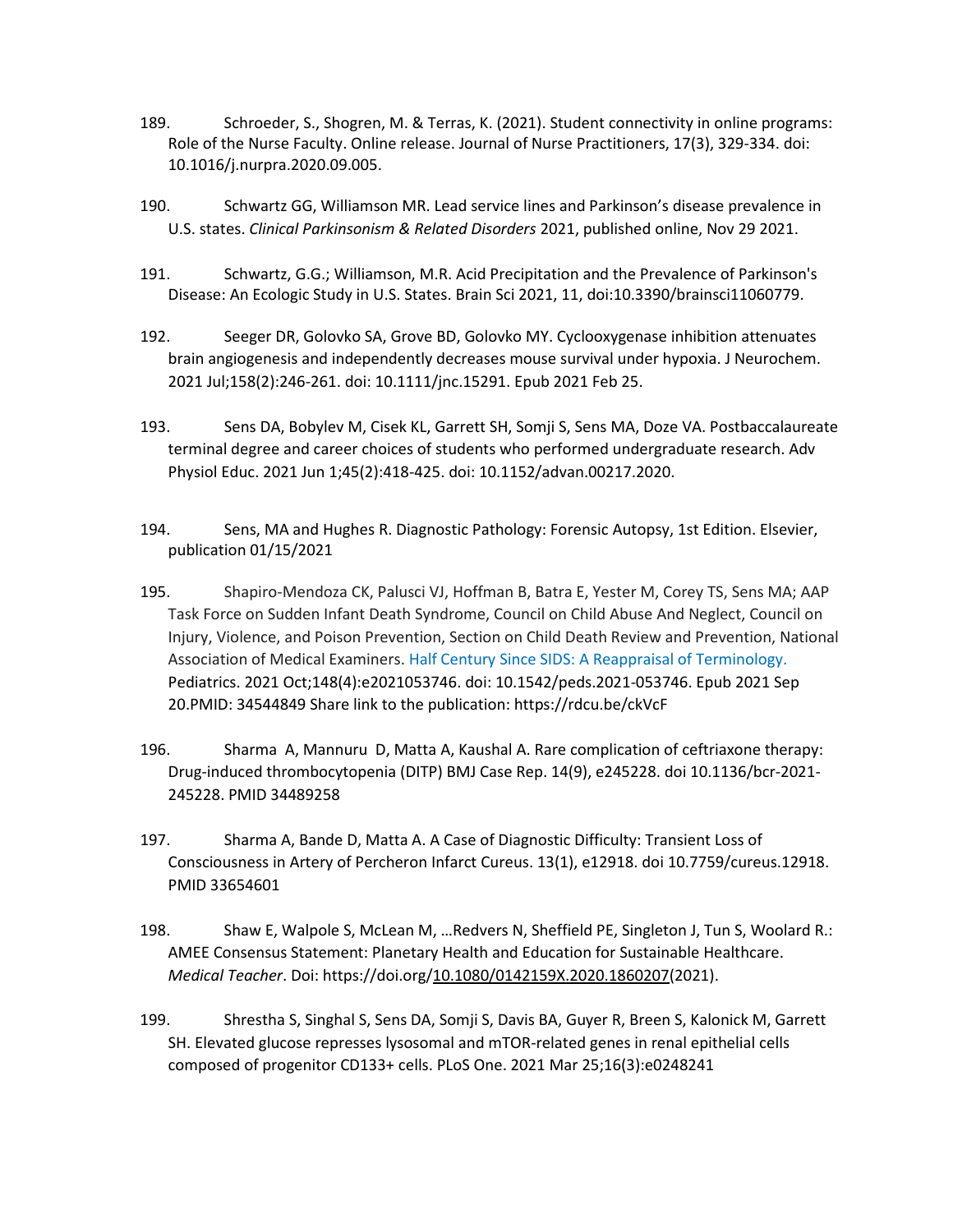- 200. Shrestha S., Singhal S, Kalonick M, Guyer R, Volkert A, Somji S, Garrett SH, Sens DA, Singhal SK. Role of HRTPT in kidney proximal epithelial cell regeneration: Integrative differential expression and pathway analyses using microarray and scRNA-seq. J Cell Mol Med. 2021 https://doi.org/10.1111/jcmm.16976)
- 201. Singhal S, Ruprecht NA, Sens DA, Tavakolian K, Gardner KL, Singhal SK. Gene expression and functional analysis of Asian population exposed to a range of Arsenic levels and its association with cancer cell lines and bladder tumors (Oxidative Medicine and Cellular Longevity, 2021, Volume 2022 |Article ID 3459855 | [https://doi.org/10.1155/2022/3459855\)](https://doi.org/10.1155/2022/3459855)
- 202. Singhal SK, Byun JS, Park S, Yan T, Yancey R, Caban A, Hernandez SG, Hewitt SM, Boisvert H, Hennek S, Bobrow M, Ahmed MSU, White J, Yates C, Aukerman A, Vanguri R, Bareja R, Lenci R, Farré PL, De Siervi A, Nápoles AM, Vohra N, Gardner K. Kaiso (ZBTB33) subcellular partitioning functionally links LC3A/B, the tumor microenvironment, and breast cancer survival, Nature Communications biology. 4 (1), 1-13, 2021<https://doi.org/10.1038/s42003-021-01651-y>
- 203. Sletten SR. Rethinking Assessment: Replacing Traditional Exams with Paper Reviews. J Microbiol Biol Educ. 2021 Jun 30;22(2):e00109-21. doi: 10.1128/jmbe.00109-21.
- 204. Smith NA, Germundson DL, Gao P, Hur J, Floden AM, Nagamoto-Combs K. Anxiety-like behavior and intestinal microbiota changes as strain-and sex-dependent sequelae of mild food allergy in mouse models of cow's milk allergy. Brain Behav Immun. 2021 Jul;95:122-141. doi: 10.1016/j.bbi.2021.03.002. Epub 2021 Mar 9.
- 205. Sohrabi M, Pecoraro HL, Combs CK. Gut Inflammation Induced by Dextran Sulfate Sodium Exacerbates Amyloid-β Plaque Deposition in the AppNL-G-F Mouse Model of Alzheimer's Disease. J Alzheimers Dis. 2021;79(3):1235-1255. doi: 10.3233/JAD-201099.
- 206. Souvannasacd E, Engblom H, Van Eck RN, Renger R, Basson M. Lessons learned in evaluating system interdependencies using qualitative methods. Eval J Australasia. 2022 <https://doi.org/10.1177/1035719X211066961>
- 207. Souvannasacd, E., Renger, R., Van Eck, R. N., Basson, M. D., Renger, J. Lessons Learned in Evaluating System Interdependencies Using Qualitative Methods. *Evaluation Journal of Australasia*. (accepted)
- 208. Stacy JM, Greenmyer JR, Beal JR, Sahmoun A, Diri E. The efficacy of low dose shortterm prednisone therapy for remission induction in newly diagnosed rheumatoid arthritis patients Adv. Rheumatol. 61, 50. doi 10.1186/s42358-021-00205-4. PMID 34372936
- 209. Stevens, D., Grobman, W., Kumar, R., Lipsky, L.M., Hinkle, S.N., Chen, Z., Williams, A.D., Rohn, M., Kanner, J., Sherman, S., & Mendola, P. "Gestational and postpartum weight trajectories among women with and without asthma." American Journal of Epidemiology, 190(5), May 2021, 744-754.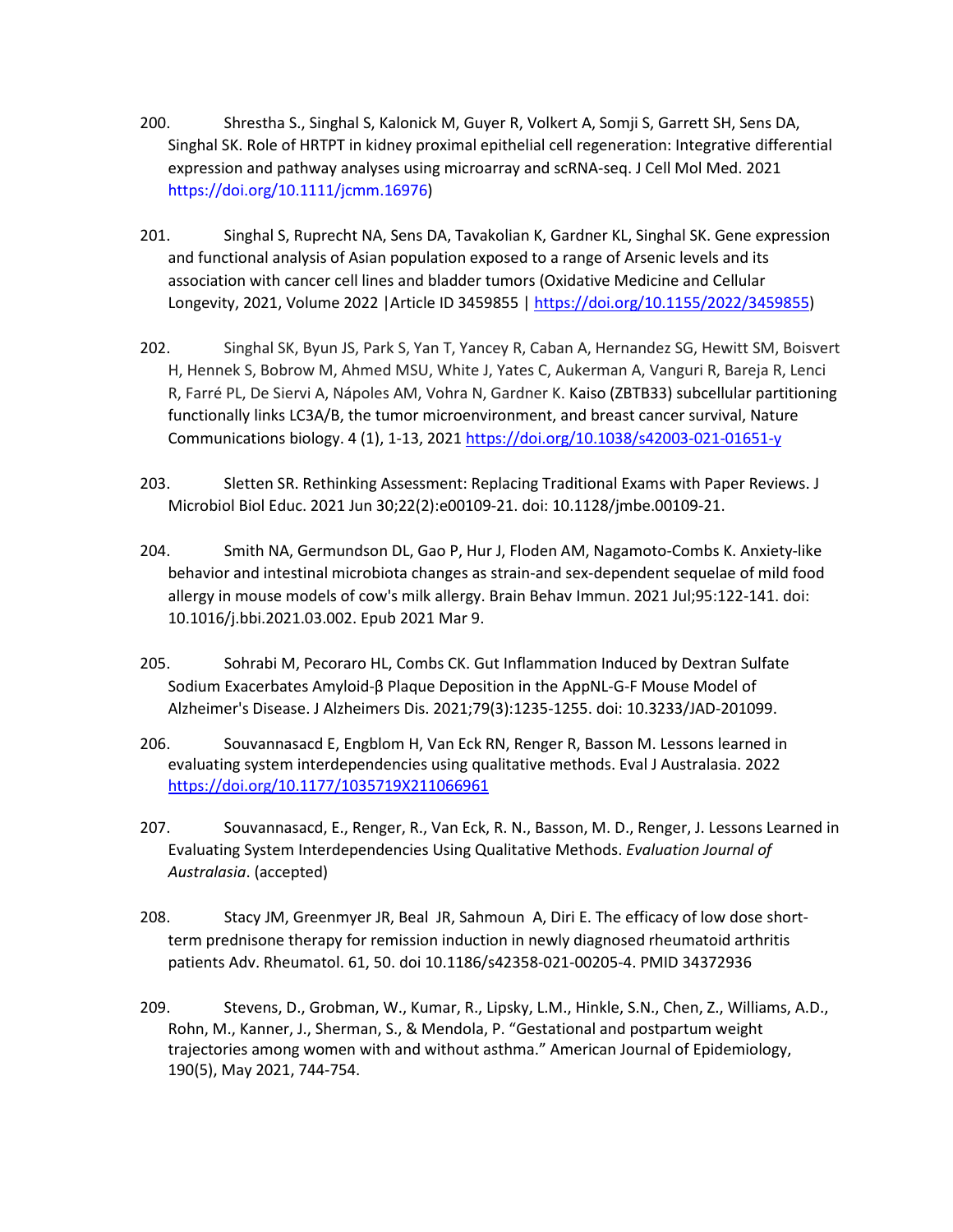- 210. Storandt M, Seth R. A Case of Stevens-Johnson Syndrome/toxic epidermal necrolysis in a patient receiving chemo-immunotherapy with pemetrexed and pembrolizumab Curr Probl Cancer. 3(10), 100048.
- 211. Storandt MH, Walden CD, Sahmoun AE and Beal JR.: Trends and Risk Factors in the Antibiotic Management of Skin and Soft Tissue Infections in the United States. *Journal of Dermatological Treatment*. 2021 Jan 28:1-5. doi: 10.1080/09546634.2020.1859442. Epub 2020 Dec 02. PMID: 33263454
- 212. Sueker M, Stromsodt K, Gorji HT, Vasefi F, Khan N, Schmit T, Varma R, Mackinnon N, Sokolov S, Akhbardeh A, Liang B, Qin J, Chan DE, Baek I, Kim MS, Tavakolian K. Handheld Multispectral Fluorescence Imaging System to Detect and Disinfect Surface Contamination. Sensors (Basel). 2021 Oct 30;21(21):7222. doi: 10.3390/s21217222.
- 213. Talluri K, Lall N, Moreno M, Nichols L, Bande D. Posterior Reversible Encephalopathy Syndrome in a Patient With SARS-CoV-2 Infection Treated with Tocilizumab Cureus. 13(2), e13475. doi 10.7759/cureus.13475. PMID 33777563
- 214. Terry D, Peck B, Baker E, Schmitz D.: The Rural Nursing Workforce Hierarchy of Needs: Decision-Making concerning Future Rural Healthcare Employment. Healthcare 2021 Sep (Vol. 9, No. 9, p. 1232). Multidisciplinary Digital Publishing Institute.
- 215. Terry D, Phan H, Peck B, *et al*., Schmitz, D.: Factors contributing to the recruitment and retention of rural pharmacist workforce: a systematic review. BMC Health Serv Res 21, 1052 (2021).<https://doi.org/10.1186/s12913-021-07072-1>
- 216. Thompson D, Watt JA, Brissette CA. Host transcriptome response to Borrelia burgdorferi sensu lato. Ticks Tick Borne Dis. 2021 Mar;12(2):101638. doi: 10.1016/j.ttbdis.2020.101638. Epub 2020 Dec 13.
- 217. Tomkinson GR, Kidokoro T, Dufner TJ, Noi S, Fitzgerald JS, Brown-Borg HM. Temporal trends in 6-minute walking distance for older Japanese adults between 1998 and 2017. J Sport Health Sci. 2021 Jul;10(4):462-469. doi: 10.1016/j.jshs.2020.06.007. Epub 2020 Jun 16.
- 218. Trivedi R, Knopf B, Tripathi JK, Rakoczy S, Manocha GD, Brown-Borg H, Jurivich DA. Augmentation of the heat shock axis during exceptional longevity in Ames dwarf mice. Geroscience. 2021 Aug;43(4):1921-1934. doi: 10.1007/s11357-021-00362-w. Epub 2021 Apr 13.
- 219. Use of small molecule FAK activators to promote mucosal healing. MD Basson, VJ Gurvich - US Patent App. 17/047,237, 2021.
- 220. Van Eck, R., Mylona, E., & Dubaybo, B. (2021). Evaluating Coaching Programs. In M. Hammoud (Ed) Coaching Handbook. Mahwah, NJ: Elsevier.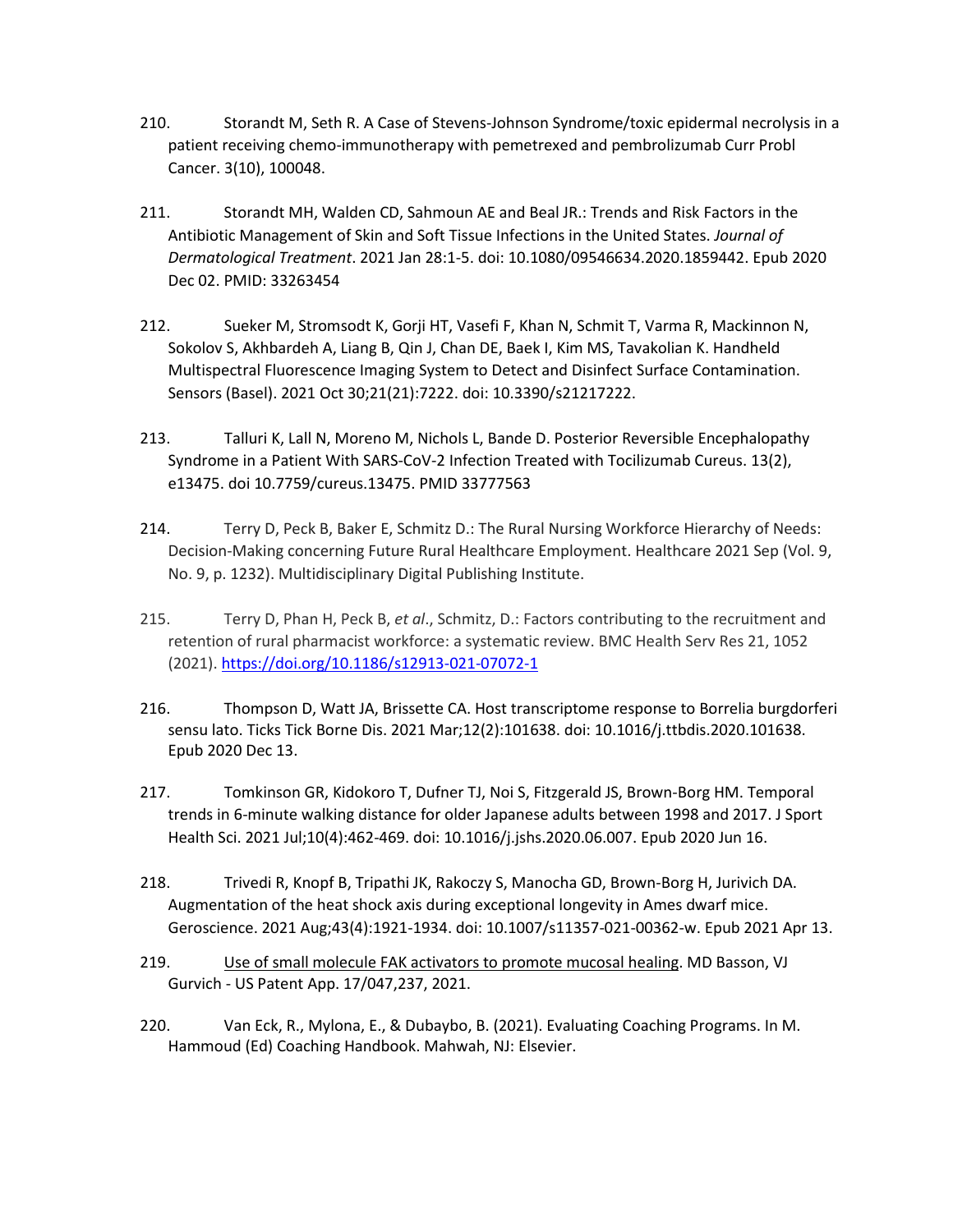- 221. Vivekanandarajah A, Nelson ME, Kinney HC, Elliott AJ, Folkerth RD, Tran H, Cotton J, Jacobs P, Minter M, McMillan K, Duncan JR, Broadbelt KG, Schissler K, Odendaal HJ, Angal J, Brink L, Burger EH, Coldrey JA, Dempers J, Boyd TK, Fifer WP, Geldenhuys E, Groenewald C, Holm IA, Myers MM, Randall B, Schubert P, Sens MA, Wright CA, Roberts DJ, Nelsen L, Wadee S, Zaharie D, Haynes RL; PASS Network. Nicotinic Receptors in the Brainstem Ascending Arousal System in SIDS With Analysis of Pre-natal Exposures to Maternal Smoking and Alcohol in High-Risk Populations of the Safe Passage Study. Front Neurol. 2021 Mar 10;12:636668. doi: 10.3389/fneur.2021.636668. eCollection 2021.PMID: 33776893
- 222. Vomhof-DeKrey E, Lansing J, Darland D, Umthun J, Stover A, Brown C, Basson MD. Loss of Slfn3 induces a gender-dependent repair vulnerability after 50% bowel resection. Am J Physiol (GI). 320(2):G136-G152, 2021.
- 223. Vomhof-DeKrey EE, Stover A, Basson MD. Microbiome diversity declines while distinct expansions of Th17, iNKT, and dendritic cell subpopulations emerge after anastomosis surgery. Gut Pathog. 2021 Aug 10;13(1):51. doi: 10.1186/s13099-021-00447-z.
- 224. Vomhof-DeKrey EE, Stover AD, Labuhn M, Osman MR, Basson MD. Vil-Cre specific Schlafen 3 knockout mice exhibit sex-specific differences in intestinal differentiation markers and Schlafen family members expression levels. PLoS One. 2021 Oct 28;16(10):e0259195. doi: 10.1371/journal.pone.0259195.
- 225. Vomhof-DeKrey EE, Stover AD, Labuhn M, Osman MR, Basson MD (2021) Vil-Cre specific Schlafen 3 knockout mice exhibit sex-specific differences in intestinal differentiation markers and Schlafen family members expression levels. PLOS ONE 16(10): e0259195. <https://doi.org/10.1371/journal.pone.0259195>
- 226. Walters DC, Lawrence R, Kirby T, Ahrendsen JT, Anderson MP, Roullet JB, Murphy EJ, Gibson KM; SSADH Deficiency Investigators Consortium (SDIC). Postmortem Analyses in a Patient With Succinic Semialdehyde Dehydrogenase Deficiency (SSADHD): II. Histological, Lipid, and Gene Expression Outcomes in Regional Brain Tissue. J Child Neurol. 2021 Nov;36(13- 14):1177-1188. doi: 10.1177/0883073820987742. Epub 2021 Feb 9.
- 227. Wang Q, Gallardo-Macias R, Rashmi R, Oncel S, Gurvich VJ, Basson MD. Refiement of small molecule focal adhesion kinase activators to promote intestinal mucosal healing. Gastroenterology 160(6)S97-S98, 2021.
- 228. Wang Q, Gallardo-Macias R, Rashmi, Golovko MY, Elsayed AAR, More SK, Oncel S, Gurvich VJ, Basson MD. Discovery of Novel Small-Molecule FAK Activators Promoting Mucosal Healing. ACS Med Chem Lett. 2021 Feb 16;12(3):356-364. doi: 10.1021/acsmedchemlett.0c00311.
- 229. Wang Z, Guo K, Gao P, Pu Q, Lin P, Qin S, Xie N, Hur J, Li C, Huang C, Wu M. Microbial and genetic-based framework identifies drug targets in inflammatory bowel disease. Theranostics. 2021 Jun 1;11(15):7491-7506. doi: 10.7150/thno.59196.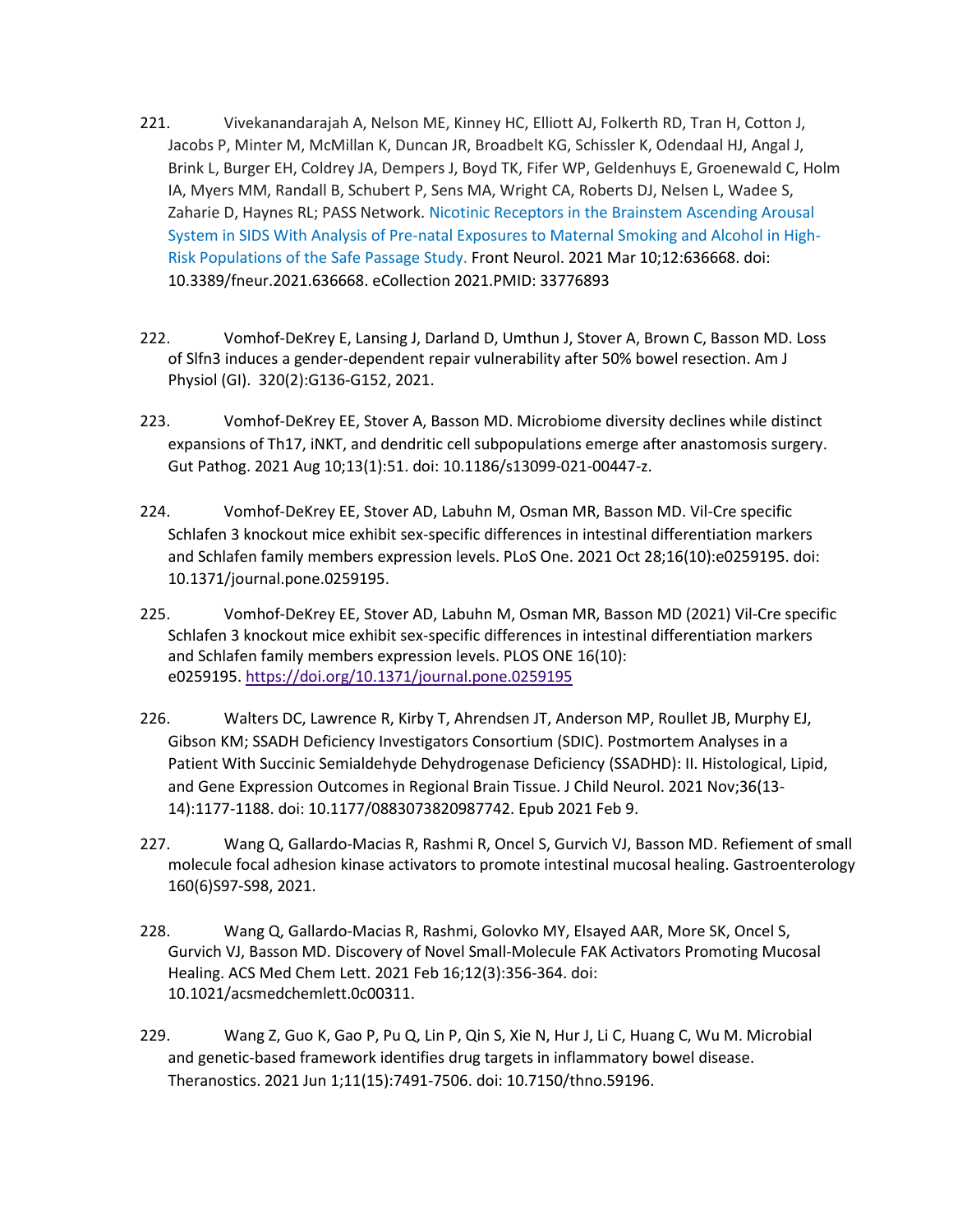- 230. Wang Z, Pu Q, Huang C, Wu M. Crosstalk Between Lung and Extrapulmonary Organs in Infection and Inflammation. Adv Exp Med Biol. 2021;1303:333-350. doi: 10.1007/978-3-030- 63046-1\_18.
- 231. Wilke S, Benson J, Roller L. Uterine lipoleiomyoma: Case report and review of the literature. Radiol Case Rep. 2022 Jan 17;17(3):954-958. doi: 10.1016/j.radcr.2022.01.012. PMID: 35096214; PMCID: PMC8783067.
- 232. Williams, A.D, ^Kanner, J., Grantz, K.L., Ouidir, M., Sheehy, S., Sherman, S., Robledo, C., & Mendola, P. "Air pollution exposure and risk of adverse obstetric and neonatal outcomes among women with type 1 diabetes." Environmental Research 2021, 197, 111152. <https://doi.org/10.1016/j.envres.2021.111152>
- 233. Williams, A.D., Ha, S., Shenassa, E., Messer, L.C., ^Kanner, J., Mendola, P. "Joint effects of ethnic enclave residence and air pollution exposure on risk of gestational diabetes mellitus among Asian/Pacific Islander women in the United States." Environmental Health 20, 56 (2021). https://doi.org/10.1186/s12940-021-00738-7.
- 234. Williamson MR, Klug MG, Schwartz GG. Brain cancer incidence rates and the presence of nuclear reactors in the US states: a hypothesis generated study. Environmental Geochemical Health. 2021 March 25, on-line publication.
- 235. Williamson MR, Schwartz GG. Brain cancer incidence rates and the presence of nuclear reactors in US states: a hypothesis-generating study. *Environmental Geochemistry and Health* 2021, 1-9.
- 236. Williamson, M.R. Success Rates for the Objectives of US State Cancer Control Plans: A First Look. Cancer Control 2021, 28, 10732748211041504, doi:10.1177/10732748211041504.
- 237. Williamson, M.R.; Ahmed, R.M. Cancer Mortality and Research Outcomes in a Rural State. Wis. Med. J. 2021, E6.
- 238. Williamson, M.R.; Klug, M.G.; Schwartz, G.G. Brain cancer incidence rates and the presence of nuclear reactors in US states: a hypothesis-generating study. Environ. Geochem. Health 2021, 1-9.
- 239. Wolden M, Drevyn E, Flom-Meland CK, Gusman LN. Evaluation and modification of the physical therapist clinical performance instrument. *JOPTE*. 2021;35(2)85-94.
- 240. Wolden M, Gusman LN, Drevyn E, Flom-Meland CK. Does the length of student physical therapists' clinical educational experiences matter? *JOPTE*. 2021;35(2)113-120.
- 241. Wong KW, Yap CK, Yaacob A, Nulit R, Omar H, Aris AZ, Sharifinia M, Bakhtiari AR, Al-Shami SA, Saleem M, Okamura, 2021. Bioaccumulation of zinc in edible tropical vegetables in Peninsular Malaysia and its human health risk assessment based on various ethnicities in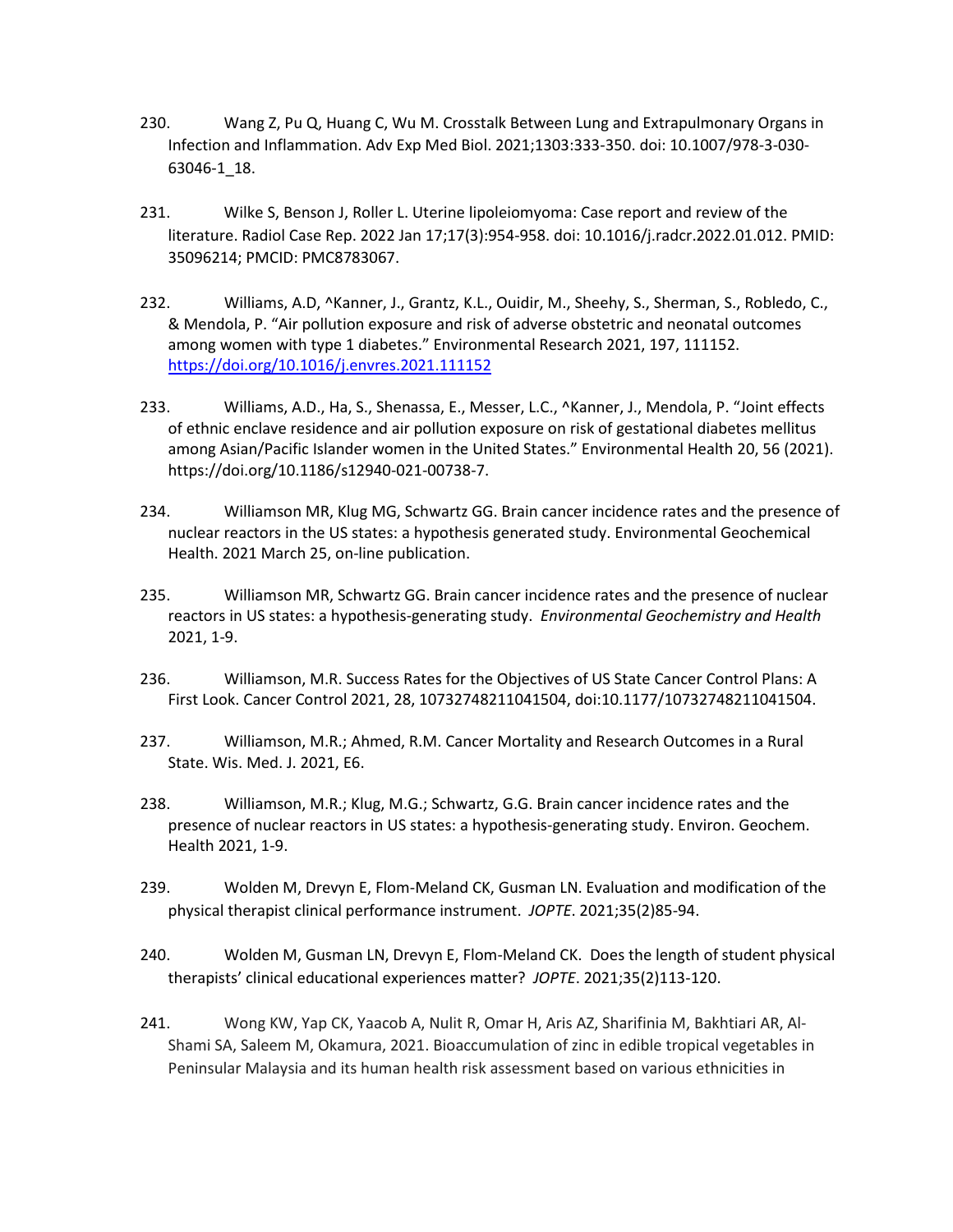Malaysia. Environmental Science and Pollution Research, 22:1-6

- 242. World Health Organization. (2021, May 6). Evidence Review Team (member): Schmitz, D, et. al.: WHO guideline on health workforce development, attraction, recruitment and retention in rural and remote areas. ISBN: 978-92-4-002422-9. May 6, 2021. Available: <https://www.who.int/publications/i/item/9789240024229>
- 243. Xiao F, Sasi PC, Alinezhad A, Golovko SA, Golovko MY, Spoto A. Thermal Decomposition of Anionic, Zwitterionic, and Cationic Polyfluoroalkyl Substances in Aqueous Film-Forming Foams. Environ Sci Technol. 2021 Jul 20;55(14):9885-9894. doi: 10.1021/acs.est.1c02125. Epub 2021 Jul 8.
- 244. Yap CK, Chew W, Al-Mutairi KA, Al-Shami SA, Nulit R, Ibrahim MH, Wong KW, Bakhtiari AR, Sharifinia M, Cheng WH, Okamura H, Ismail MS, Saleem M, 2021 Invasive Weed Asystasia gangetica as a Potential Biomonitor and a Phytoremediator of Potentially Toxic Metals: A Case Study in Peninsular Malaysia. International Journal of Environmental Research and Public Health. 18(9), 4682.
- 245. Yap CK, Wong KW, Al-Shami SA, Nulit R, Cheng WH, Aris AZ, Sharifinia M, Bakhtiari AR, Okamura H, Saleem M, Chew W, 2021. Human Health Risk Assessments of Trace Metals on the Clam Corbicula javanica in a Tropical River in Peninsular Malaysia. International Journal of Environmental Research and Public Health, 18(1),195. (Impact factor: 3.390)
- 246. Yu Y, Zhou Y, Di C, Zhao C, Chen J, Su W, Wu Q, Wu M, Su X, Xia Z. Increased airway epithelial cell-derived exosomes activate macrophage-mediated allergic inflammation via CD100 shedding. J Cell Mol Med. 2021 Sep;25(18):8850-8862. doi: 10.1111/jcmm.16843. Epub 2021 Aug 20.
- 247. Zhang F, Yu Y, Pan C, Saleem M, Wu Y, 2021. Response of periphytic biofilm in water to estrone exposure: Phenomenon and mechanism, Ecotoxicology and Environmental Safety 207, 111513
- 248. Zhang M, Yu Q, Tang W, Wu Y, Lv J, Sun L, Shi G, Wu M, Qu J, Di C, Xia Z. Epithelial exosomal contactin-1 promotes monocyte-derived dendritic cell-dominant T-cell responses in asthma. J Allergy Clin Immunol. 2021 Dec;148(6):1545-1558. doi: 10.1016/j.jaci.2021.04.025. Epub 2021 May 4.
- 249. Zhou CM, Luo LM, Lin P, Pu Q, Wang B, Qin S, Wu Q, Yu XJ, Wu M. Annexin A2 regulates unfolded protein response via IRE1-XBP1 axis in macrophages during P. aeruginosa infection. J Leukoc Biol. 2021 Aug;110(2):375-384. doi: 10.1002/JLB.3A1219-686RR. Epub 2020 Nov 22. PMID: 33225536; PMCID: PMC8669835.
- 250. Zhou CM, Wu Q, Wang B, Lin P, Wu M, Yu XJ. Calcium-responsive kinase LadS modulates type I-F CRISPR-Cas adaptive immunity. Biochem Biophys Res Commun. 2021 Mar 26;546:155-